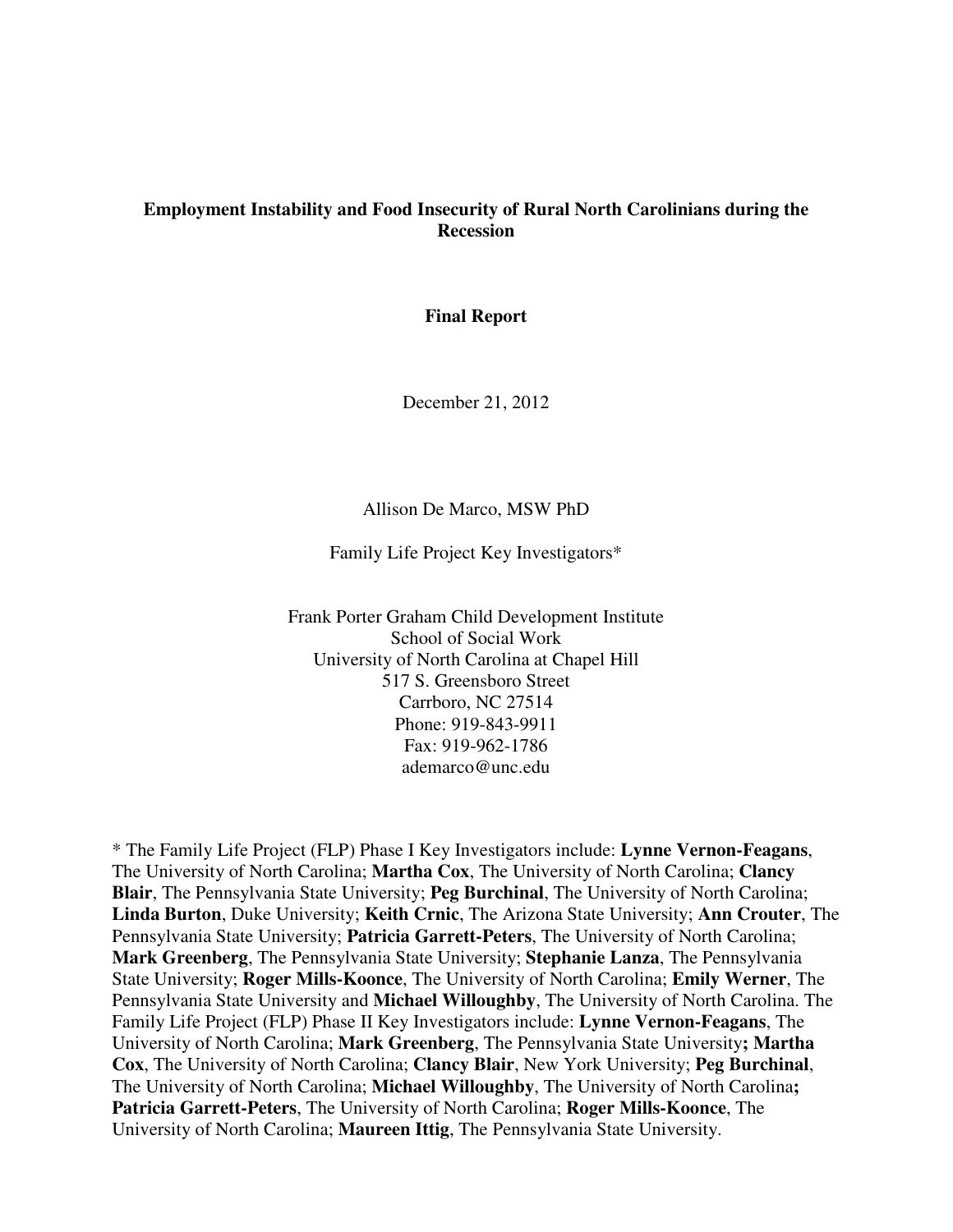#### **Abstract**

During the Great Recession the US experienced its longest and worst recession since the Great Depression, evidenced by high unemployment, unprecedented job losses, and long-term unemployment. Particularly hard hit, in North Carolina the unemployment rate remained higher for longer than the four previous recessions (NC Employment Security Commission, 2011). This study uses data from the North Carolina sample of the Family Life Project, a representative sample of predominantly low-income, rural families oversampled for African American and lowincome families, to examine how the economic downturn impacted residents' employment in the rural South and how those conditions are related to economic strain and food insecurity. There is a comparative dearth of information available on rural poverty, however, it is critical to address these issues because of disproportionate rates of poverty and limited access to services in lowwealth, rural communities. We use NC data from the 36-month home visit, collected 7/06 – 10/07, to capture conditions prior to the recession and the 58-month home visit, collected 7/08 – 12/09, to capture conditions during the recession. During the recession 36% of these NC families reported a major employment change (starting/stopping a job, major changes in responsibilities, such as a promotion/demotion, significant change in hours); 23.5% went from working a standard to a nonstandard shift (evening, night, and rotating); while over 10% saw their employment become less stable, moving from permanent to temporary jobs. In regression analysis, maternal education and rurality predicted work distress. Work distress was related to increased economic strain and lead to increased use TANF, SNAP, and Unemployment Insurance. Social support and SNAP use buffered experiences of food insecurity. This knowledge will enable policy-makers to make more informed decisions about how to modify policies and programs to better match the situations present in these communities.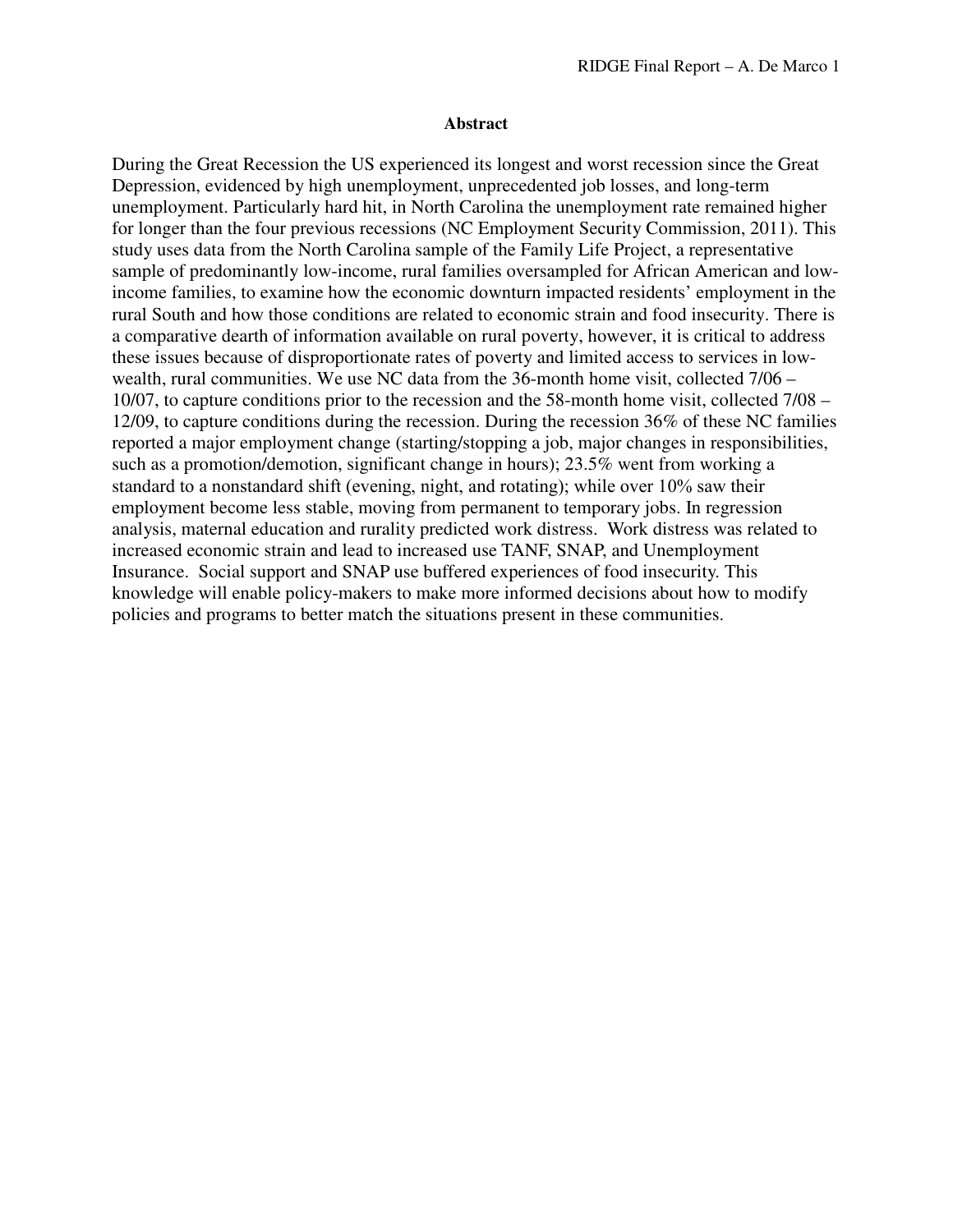### **Introduction**

With the Great Recession from December 2007 to June 2009, the United States experienced its longest, and by most measures, worst economic recession since the Great Depression, evidenced by unprecedented job losses, high rates of unemployment, and long-term unemployment (McNichol, Oliff, & Johnson, 2011) and increases in food insecurity across all parts of the nation (Coleman-Jensen, 2012). As a result, need for food assistance programs in the United States is the highest it has been in 34 years (Economic Research Service [ERS], 2010a). Expenditures for these public programs increased 29% since fiscal year 2008 and have been growing for nine years. In North Carolina, a state hard hit by the recession, the unemployment rate remained higher for longer than the four previous recessions (NC Employment Security Commission, 2011), depressing revenues at the state level, and leading to increased demand for public services (McNichol et al., 2011). North Carolina's food and nutrition services (FNS) caseload rose by more than 30% over the last two years (North Carolina Division of Social Services, 2010) and even higher in some regions of the state. In the midst of the recession in 2008, food stamp usage rates were 11.3% in rural North Carolina compared to 8.8% in urban parts of the state (North Carolina Rural Center, 2009). Further, potentially due to the downturn in the economy, households that have never before received FNS benefits are entering the system. Caseloads rose from 345,199 NC households in January 2005 to 601,820 in January 2010 (Duncan, Kum, Flair, & Stewart, 2010). In addition to caseload increases due to the economic conditions surrounding the Great Recession, participation continued to climb in NC following July 2010 policy changes, which eased the application process and relaxed income eligibility (Duncan et al., 2010). Following the policy change in July 2010, caseloads rose to 666,246 households by August 2010. This policy change masks some of the caseload change attributable to the recession.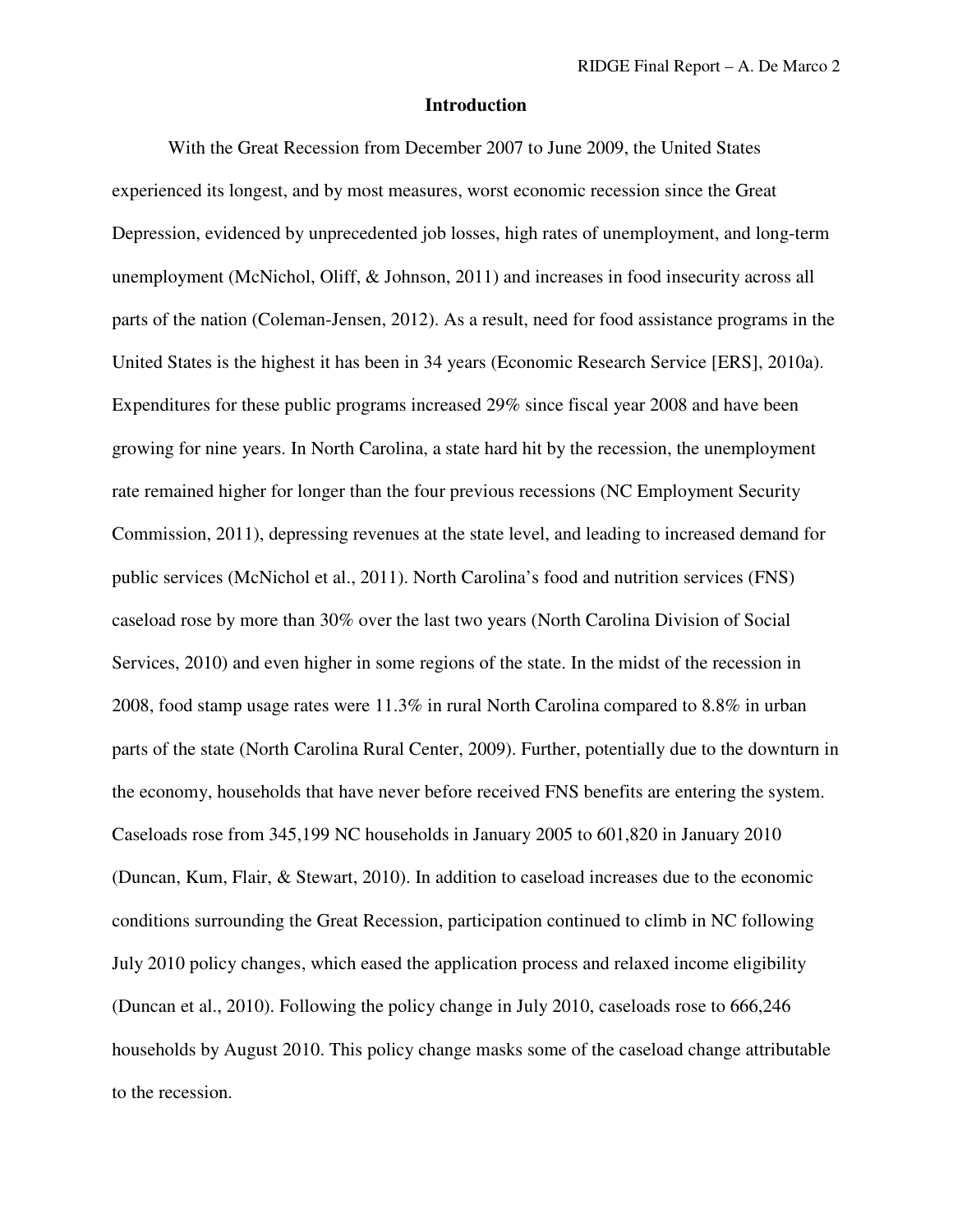One important support for individuals and families encountering economic distress is access to food assistance programs that sustain the nutritional needs of these populations. Participation in such programs is vitally important to the well-being of children and families, particularly in rural regions, where the burden of nutrition-related disease is greater (Sharkey, 2009) and where there is less access to supermarkets and healthy food (Larson, Story, & Nelson, 2009). Although the largest numbers of low-income families eligible for nutrition programs live in urban areas, the proportion of families who are income-eligible is higher in rural areas (Wauchope & Shattuck, 2010). Further, after combining suburban and central cities as metro rates, participation in the School Breakfast program and the Special Supplemental Nutrition Program for Women, Infants, and Children (WIC) is 50% higher in rural areas, Child and Adult Care Food Program participation is 31% higher, and National School Lunch Program participation 37% higher. The discrepancy is similar for the Supplemental Nutrition Assistance Program (SNAP, formerly the Food Stamps Program). Further, in rural settings food cost is high and food quality is limited due to the distance from major distribution centers and lack of competition given the dearth of food stores (Blanchard & Lyson, 2006; Zimmerman, Ham, & Frank, 2008). In this study we use data from the Family Life Project (FLP), a unique sample of families (n=653) from low-wealth rural counties in North Carolina, to examine how the economic downturn has impacted parents' work, how those conditions are related to economic strain, food insecurity, and public assistance program participation, and supports that may buffer these experiences.

### **Literature Review**

Figure 1 below depicts the conceptual framework that guided this study. Susceptibility to employment distress is hypothesized to be predicted by a series of family and human capital characteristics. Community and social supports are hypothesized to moderate the relationship between employment distress and outcomes, including food insecurity and economic strain.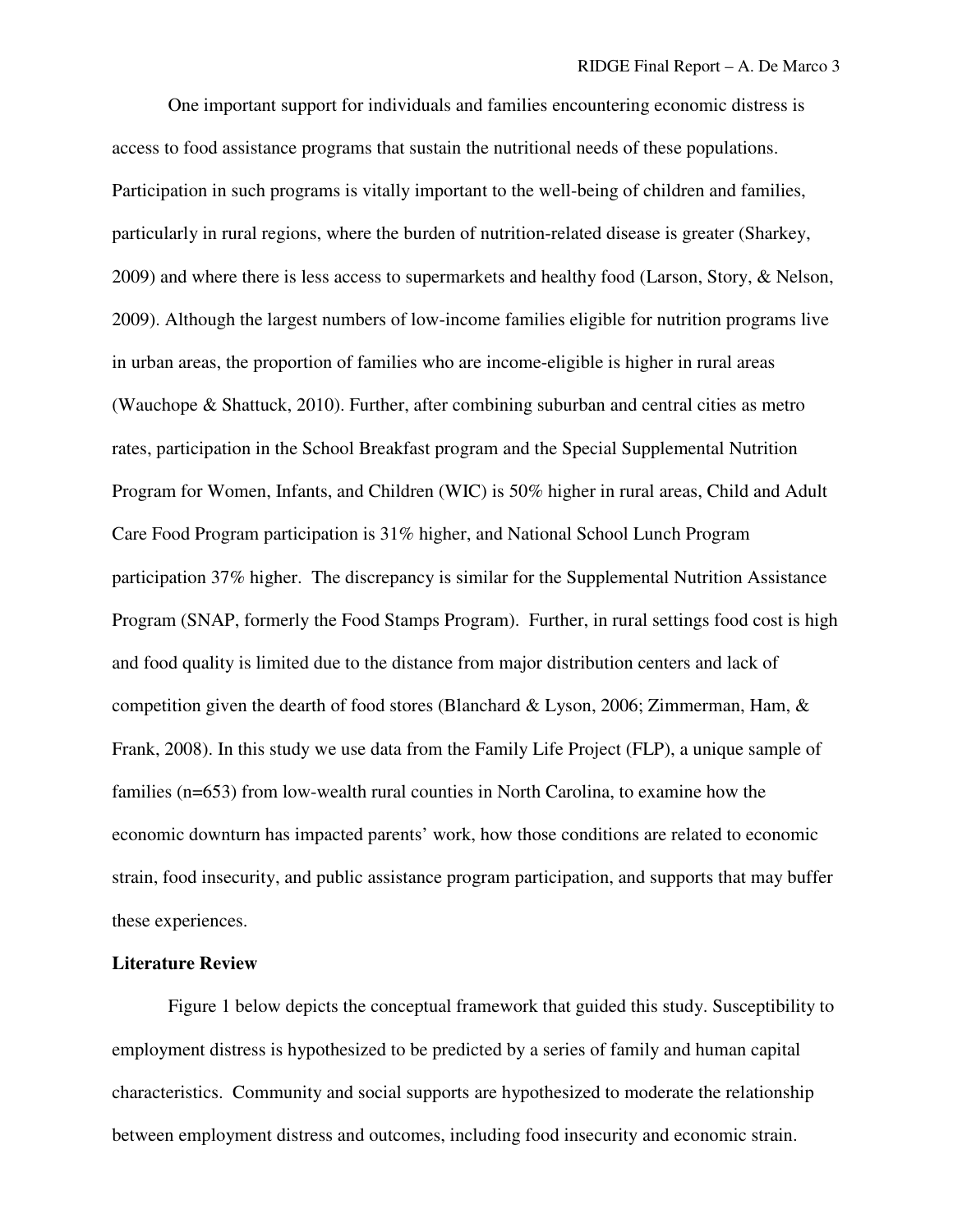Public assistance is not shown as an outcome for clarity. All factors are fully described and operationalized in the Methods section below.



Figure 1. Conceptual Framework

An idealized image of idyllic country life may have been true 50 years ago but today rural communities look much different given the dramatic changes in rural life, mainly due to the economic changes of the last 30 to 50 years. Rural areas of the United States have seen a loss of both farming and manufacturing jobs, with a concomitant rise in service sector low-wage jobs with nonstandard work hours (O'Hare, 2009; Vernon-Feagans, Gallagher & Kainz, 2010). In addition, rural areas did not gain from the economic boom of the 1990's for they did not participate in the development of technology-related companies and the expertise needed in the technology area that has dominated the creation of new jobs. This reality has left many poor rural communities even more vulnerable to economic losses in the 21st century (Vernon-Feagans et al., 2010), with disproportionate rates of poverty among rural families.

There has been an enduring gap between poverty rates in rural versus urban areas, for both residents in general (ERS, 2010b) and for rural children, who have experienced ever increasing poverty rates since the late 1990s (O'Hare, 2009). Other data support these overall rural poverty rates, finding that over half the children in rural areas live below 200% of poverty compared to 37% in urban areas (Rivers, 2005). In addition, children in rural areas live in much deeper poverty and for longer periods of time than children in more urban settings (O'Hare,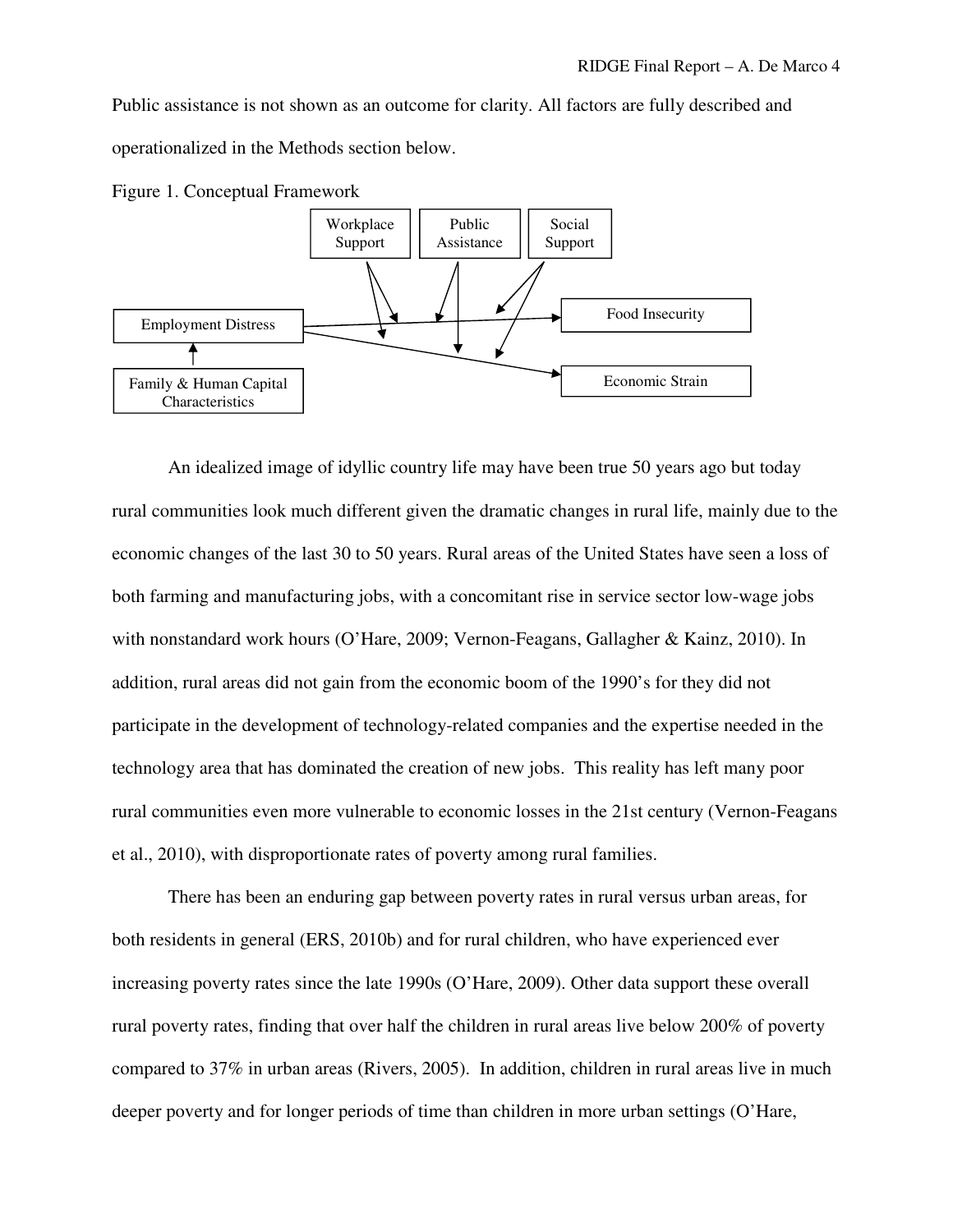2009). Moreover, concentrated poverty has increased in rural communities as well as in those with distinct racial/ethnic minorities, such as in the South (Farrigan & Parker, 2012). Concentrated poverty, or the clustering of poverty in certain regions, counties, and neighborhoods, is associated with poor housing and health conditions, higher crime and school dropout, and employment dislocations. This poverty persists even though two thirds of rural poor families have at least one family member with a full-time job and one quarter have two or more employed household members (Summers, 1995). These data suggest that available jobs in rural areas are often low wage with poor benefits and hours, jobs that may be more at risk during economic downturns (Lichter, Roscigno, & Condron, 2003).

*Work Conditions.* Recessions don't just impact unemployment rates, they also drive down family incomes, partly because family members experience layoffs, longer periods searching for work, and reductions in work hours even when members are working, and partly because recessions have a tendency to depress workers' wages (Schmitt & Baker, 2008) and cause growth in underemployment, or involuntary part-time work (Katz, 2010). These employment conditions have implications for the well-being of both workers and their families, and may be especially acute in rural regions. Looking at work shift, in the US nearly half of employed adults regularly work non-standard shifts, that is outside the hours of 9AM to 5 PM (Presser, 2003), with working-poor parents overrepresented (Presser & Cox, 1997). Rural residents are more likely to be underemployed and to work in service industries that require nonstandard shifts (Gorham, 1992; Jensen, Findeis, Hsu, & Schachter, 1999; O'Hare, 2009). These schedules can negatively impact the well-being of both employees and their children. Adults working these nontraditional shifts experience more stress and fatigue, less time to spend with their children, challenges finding stable child care arrangements (Hsueh, 2007), increased health complaints, reduced feelings of well-being, poorer sleep quality (Martens, Nijhuis, Van Boxtel, & Knottnerus, 1999), and increased food insecurity (Coleman-Jensen, 2011). Job losses can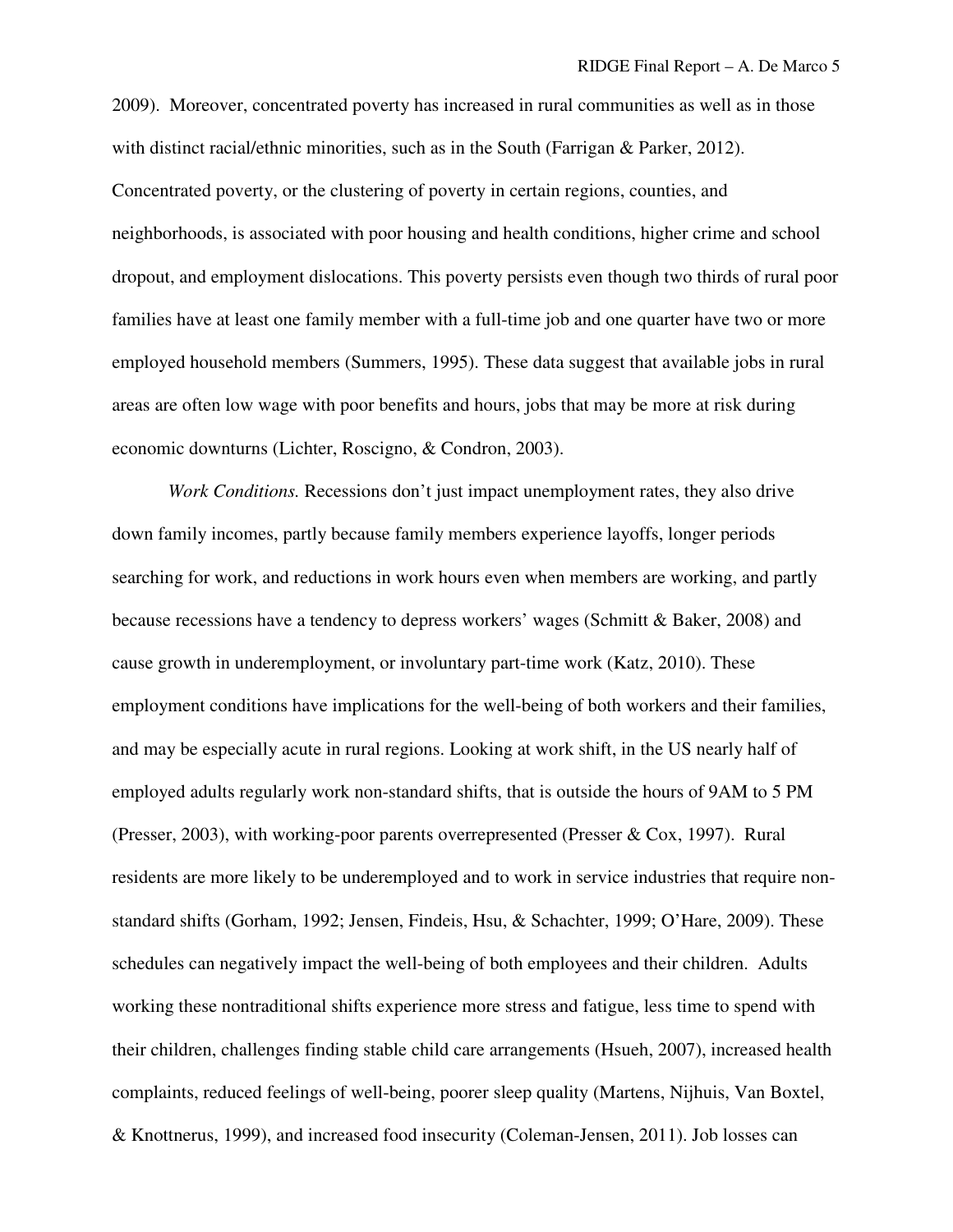negatively affect the economic security of families, evidenced by decreased consumption and food expenditures and reliance on public assistance (Farber, 1993; Jacobson, LaLonde & Sullivan, 1993; Stephens, 2004). Moreover, in households where the head has multiple jobs, works varied hours, or works part-time food insecurity is more likely than in households with a head in a regular full-time job, even when accounting for income and other social demographic characteristics (Coleman-Jensen, 2011).

Jobs characterized by high levels of support and flexibility allow parents to better meet family obligations, are related to reduced distress for both working men and women, and are related to the selection of higher quality child care (De Marco, Crouter, & Vernon-Feagans, 2009; Roxburgh, 1996). Further, parents with less flexible jobs reported less ability to be involved with their children (Glass & Estes, 1997; Yoshikawa, Lowe, Bos, Weisner, Nikulina, & Hsueh, 2007). Workplace support and flexibility may also be a buffer or support for families, as described below. Over the course of the recession many workers lost their jobs, saw their hours or pay reduced and had to compensate by picking up extra jobs or hours at odd hours or resort to temporary positions to get by (Seyfried, 2010). This is particularly challenging in rural settings where there are already fewer job opportunities (McLaughlin & Coleman-Jensen, 2008; Lohmann & Lohmann, 2005).

*Supports.* Given these challenges, individuals and families find ways to buffer themselves from the effects of economic distress such as food insecurity. In their study of low income North Carolinians, Ahluwalia and colleagues (1998) found that participants used public assistance programs such as the Food Stamp Program (now the Supplemental Nutrition Assistance Program, SNAP) or the Special Supplemental Nutrition Program for Women, Infants, and Children (WIC); frequented food banks and soup kitchens; participated in gleaning programs; gardened; scavenged; foraged; and attempted to stretch food dollars to cope with the possibility of food insecurity. Gardening, hunting, fishing, foraging, and raising livestock are common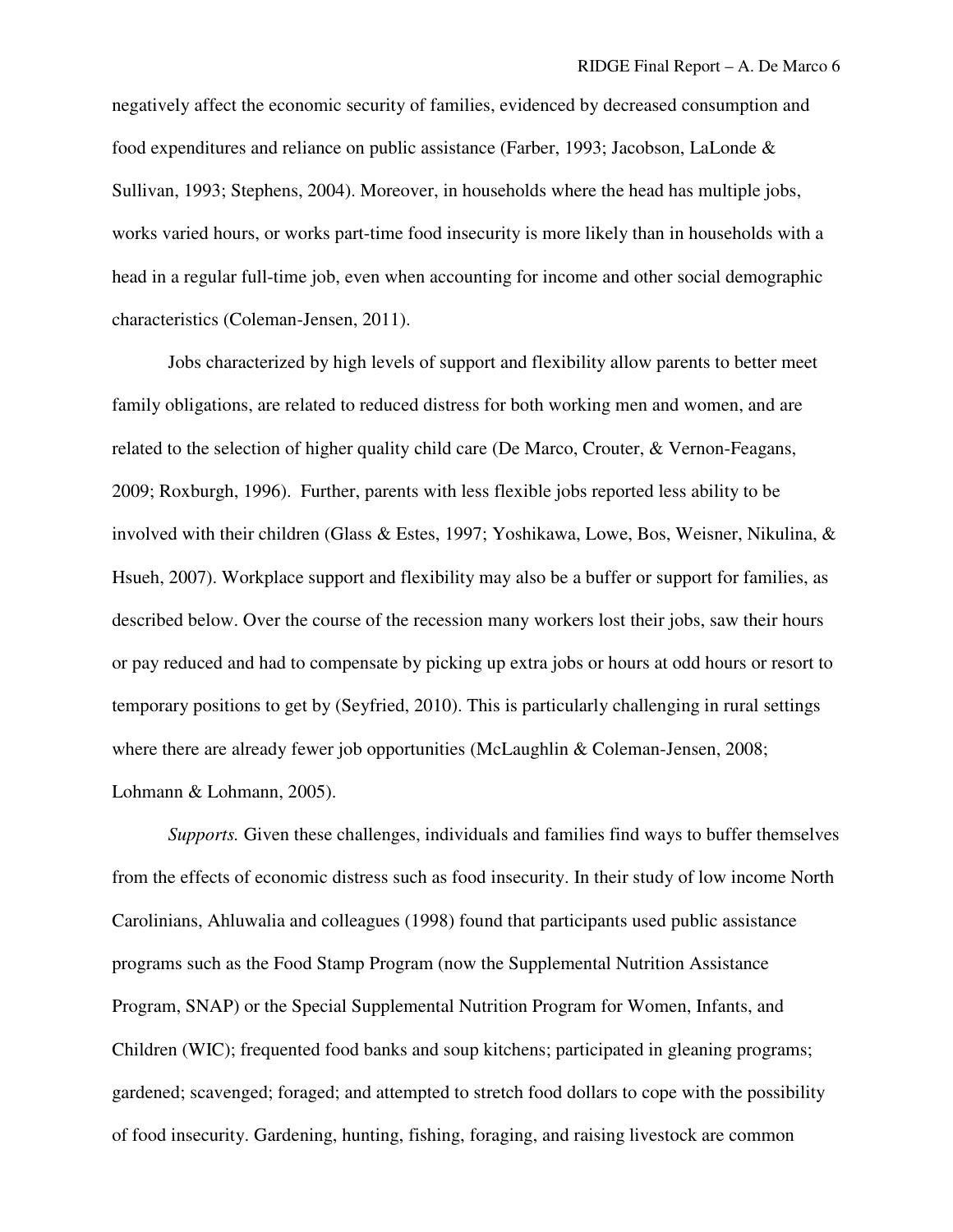coping strategies in rural communities (Hoisington et al., 2002). People also draw on relationships with others to cope with economic strain and food insecurity (Gross & Rosenberger, 2005; Hoisington et al., 2002; Holben et al., 2004; Schwartz-Nobel, 2002). Examples of coping strategies that draw on social relationships include obtaining information from others about where to get food cheaply and how to apply for food stamps and sending children to relatives' or friends' homes for meals (Schwartz-Nobel, 2002). Food assistance programs, as mentioned above, are another key support for economically disadvantaged individuals and families.

Supports may also be found in the workplace. A supportive workplace, characterized by flexible work policies, supportive relationships with co-workers, and support from management, is relevant to home and family well-being, including parenting and child behavior (Hill, Grzywacz, Allen, Blanchard, Matz-Costa, Shulkin, et al., 2008). Parents with jobs characterized by high levels of support report an increased ability to meet family obligations and reduced distress for both working men and women (Roxburgh, 1996). We are interested in examining to what extent these supports are drawn upon in this sample of rural families from low-wealth North Carolina counties and if they buffer experiences of economic strain and food insecurity that often accompany employment distress.

*Community factors.* A number of community factors, including collective socialization and rurality, may also be related to employment distress. Collective socialization suggests a level of trust and cohesion among neighbors (Bursik & Grasmick, 1993). The effect may be stronger in rural settings where residents experience a stronger sense of community, solidarity, and deeply shared values and identity (Lev-Wiesel, 2003). Rurality, or geographic isolation, is an indicator of how far one resides from jobs, shopping outlets, and public institutions and may be a risk factor for economic distress given less access to services, or a protective factor given less exposure to drugs, violence, and other social ills (Burchinal, Vernon-Feagans, Cox, & The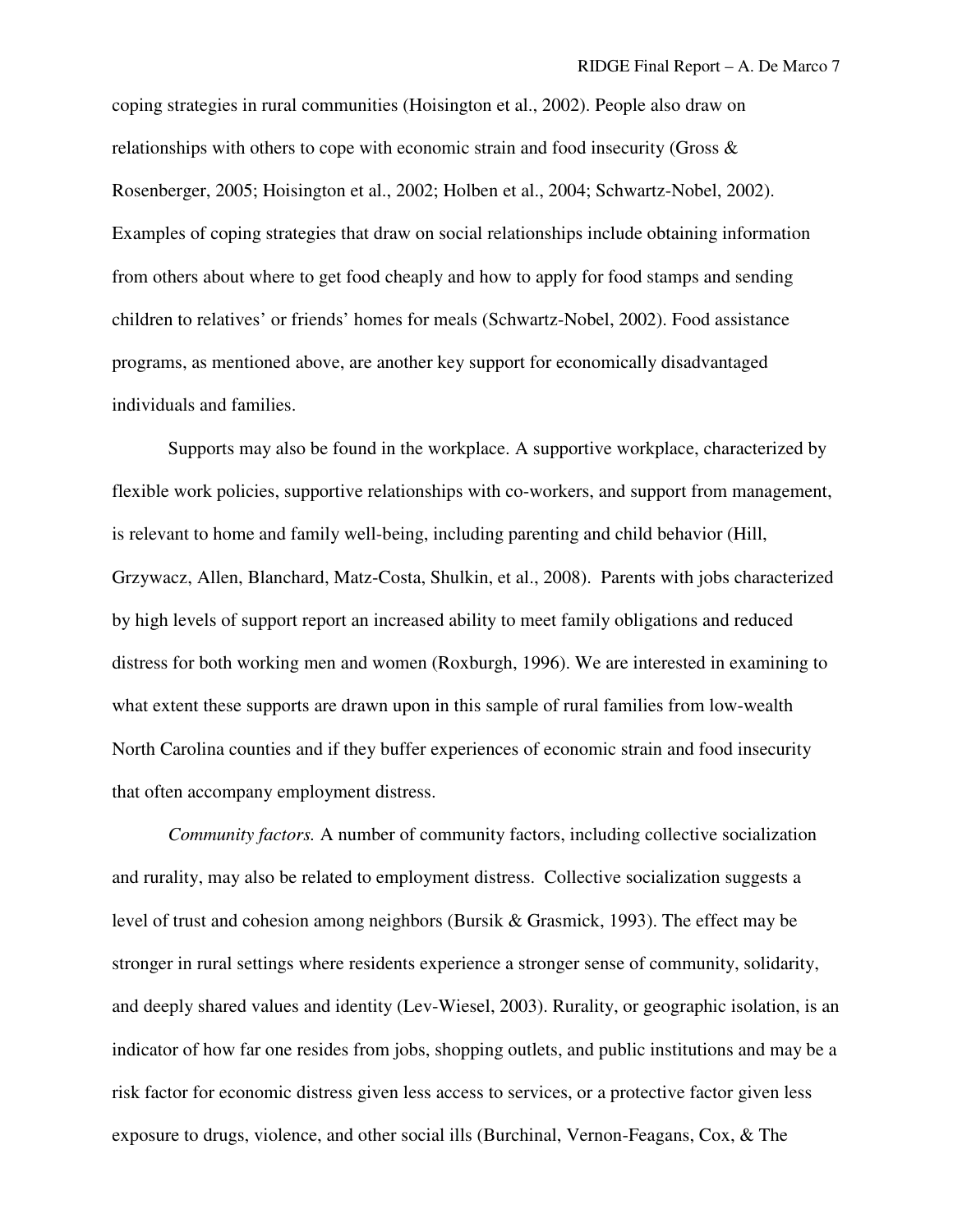Family Life Project Key Investigators, 2008). Moreover, in a qualitative study, geographic isolation exacerbated the experience of poverty (Atchinson, 2001).

### **Research Objectives & Questions**

This study uses secondary data from the longitudinal Family Life Project (FLP), a unique, representative sample of families from low-wealth rural counties in North Carolina, to examine how the recent recession has impacted parents' work conditions in the rural South and how those conditions are related to economic strain, food insecurity, and public assistance program participation, including food assistance programs (i.e. Supplemental Nutrition Assistance Program (SNAP), WIC, the National School Lunch Program, and the School Breakfast Program, and TANF, and what supports may buffer these experiences. There is a comparative dearth of information available on poverty in rural areas, largely due to the challenges associated with conducting research in rural settings (Taylor, 2001). However, it is critical to address these issues because of the disproportionate rates of poverty (Snyder & McLaughlin, 2004) and the limited access to services in rural settings (Whitener, Duncan, & Weber, 2002). The FLP data distinctively allows us to examine these issues. The research questions are as follows.

1a. Have there been job changes during the recession (36 and 58 month waves of FLP data collection) including changes in shift, job losses, reductions in hours, changes in responsibilities, demotions, more jobs, less jobs, changes in pay, or work becoming temporary**,**  indicating employment distress?

1b. Which families are susceptible to these indicators of employment distress?

2. How are these changes related to economic strain, food insecurity, and public assistance program participation, including food assistance programs?

3. Is this experience buffered by any social or community supports (e.g. social and workplace support, public assistance programs including Food and Nutrition Services)?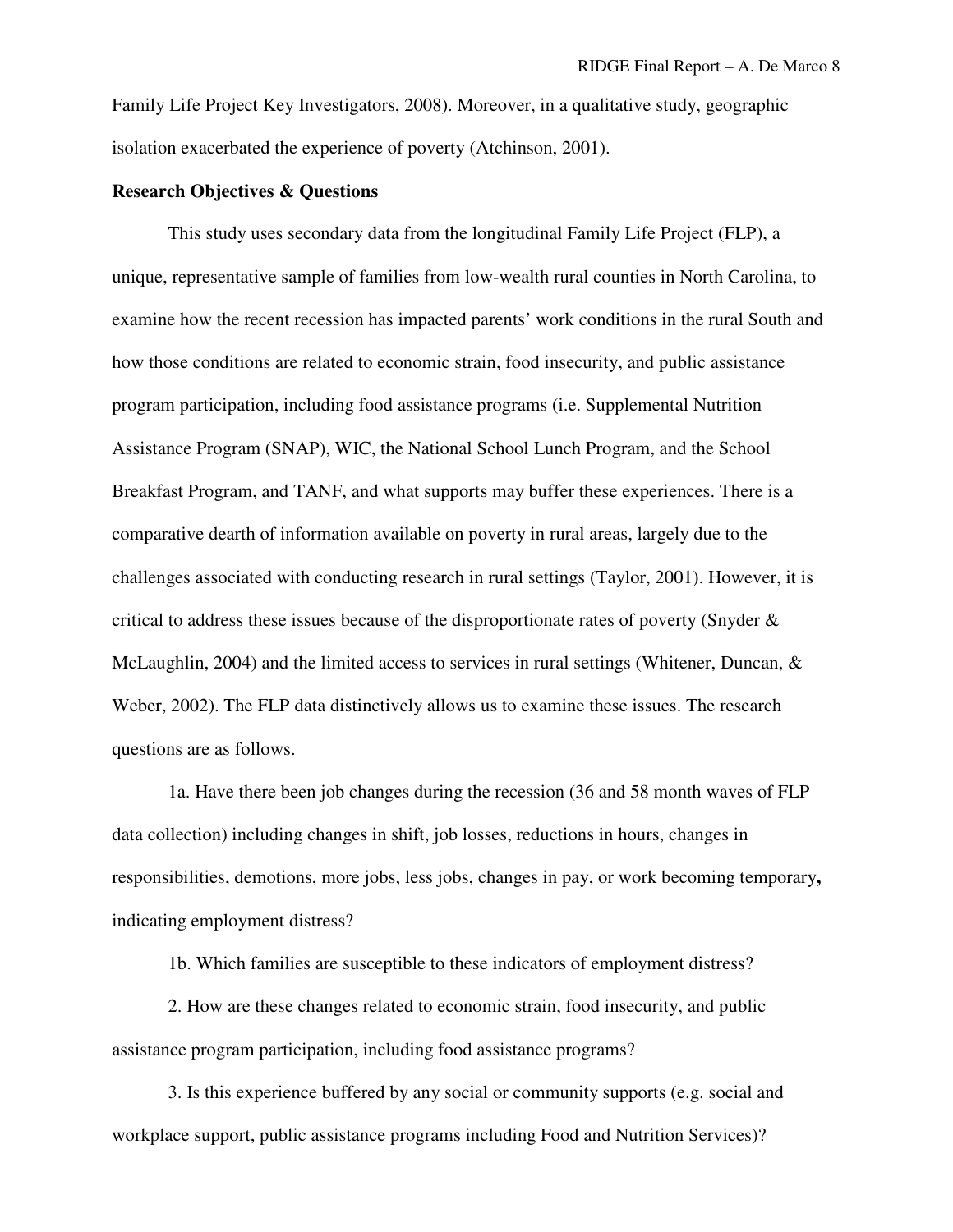#### **Methods**

*Study Sample.* This study utilized the North Carolina data from the Family Life Project, a longitudinal study of 1,292 families recruited in rural communities: 519 in Pennsylvania and 773 in North Carolina. The FLP has collected extensive information on work, income, marriage, parenting, family processes, health, child care, and child development and well-being. The families in this project have been carefully followed from their child's birth, with many home visits across early childhood, at 6, 15, 24, 36, 48, and 58 months of age and is ongoing as the children enter formal school. Data from this project are important to understanding rural life as it exists today.

Recruitment procedures called for an epidemiologically valid sample of non-African-American and African American families from three counties in eastern North Carolina and three counties in central Pennsylvania, capturing the contexts of the "Black South" in North Carolina, and the "Appalachian Mountain" region of Pennsylvania, two geographic centers of poverty in the United States (Dill, 1999). Families were recruited in hospitals at the time of their child's birth from September 15, 2003 to September 14, 2004, during which demographic and poverty information was gathered. Low-income families in both states and African American families in NC were over-sampled to ensure adequate power for dynamic and longitudinal analyses of families at elevated psychosocial risk (African-American families were not over-sampled in PA because the target communities were at least 95% non-African-American). Families were designated as low income if they reported household income below 200% of the federal poverty line, used social services requiring a similar income requirement (e.g., SNAP/food stamps, WIC, Medicaid), or mothers had less than a high school education. Based on this information, families were randomly selected for participation and were again contacted and visited at two months of child age for formal enrollment. Ultimately, enrollment consisted of 59% non-African-American and 41% African American families, of which a total of 78% were below 200% of the federal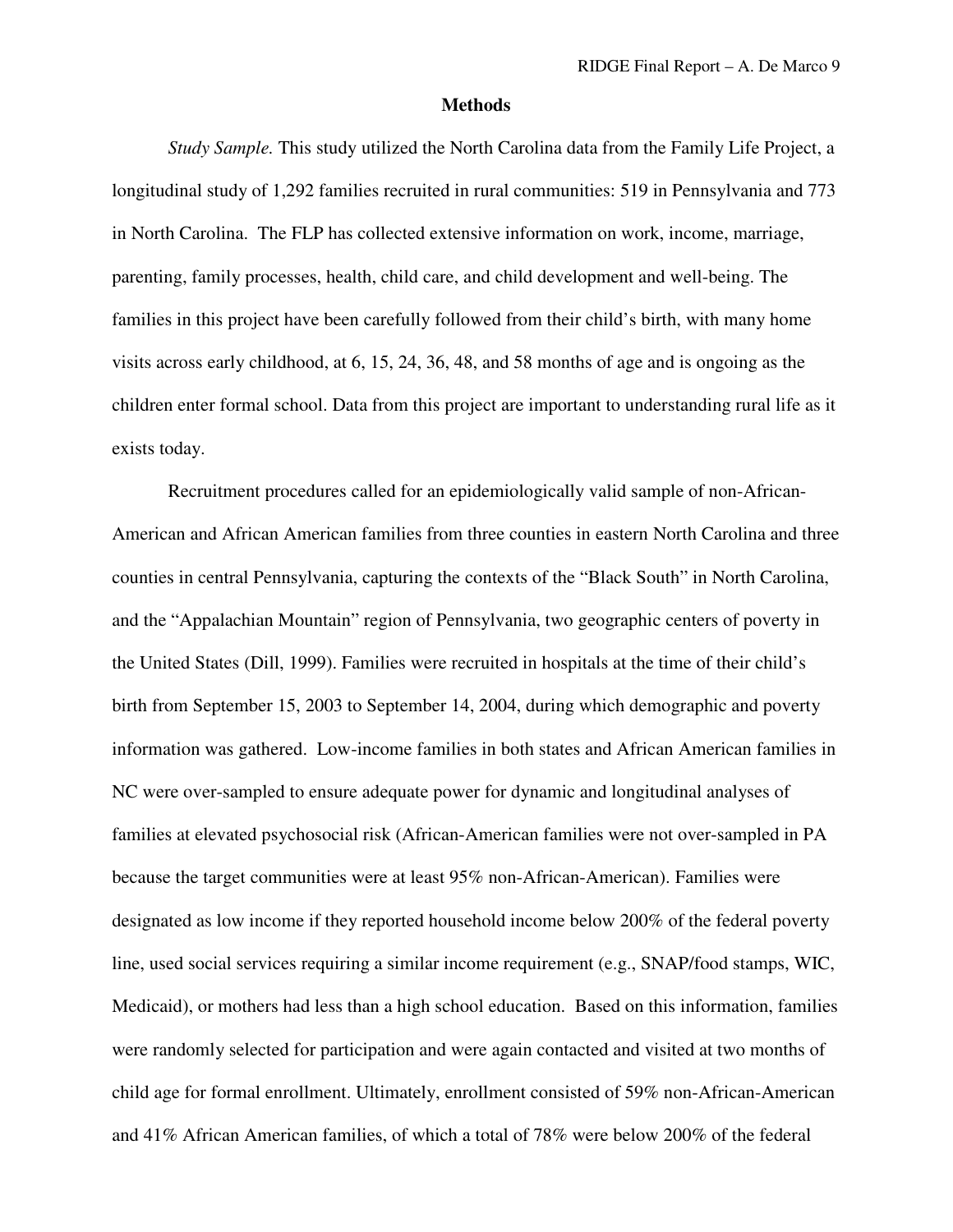poverty level. The FLP sample is representative of poor rural children with an 82% acceptance rate among those eligible and a 2% attrition rate. For further details about sampling and recruitment see Crouter and colleagues (2006). For this project we used data from the 36-month home visit, collected July 2006 – October 2007, to capture conditions prior to the economic downturn and the 58-month home visit, collected July 2008 - December 2009, to capture conditions during the recession. We restricted the sample to families in North Carolina ( $n = 653$ ) at 58 months).

#### **Measures**

 *Work constructs.* Work variables were constructed based on data collected at 36 and 58 months. These include change in shift, job loss, reductions in hours, changes in responsibilities, demotions, working more jobs, working fewer jobs, reductions in pay, and work becoming temporary. Employment distress was created in two ways: 1) as a count variable of the number of distress indictors experienced (loss of a job, reductions in pay, reductions in work hours, moving into temp work, and moving to a nonstandard shift) and 2) a dichotomous variable equaling yes if any indicator of distress was experienced. Occupational self-direction was used as an indicator of job quality. The Occupational Self-Direction Scale is a modified measure containing portions of Lennon's (1994) Measures of Work Conditions Scale. The modified, 11 item scale measures levels of occupational complexity in the workplace, focusing specifically on levels of autonomy, control over others, organizational control, complexity, routine, and closeness of supervision. Items include: "You decide when to come to work and when to leave." Reliability was high ( $\alpha = .87$ ). A seasonality question was used to get at the stability of employment. The question asks: "Is this employment seasonal, year-round, or by the academic/school calendar?"

 *Outcome variables*. Outcome variables at 58 months include Economic Strain (Conger & Elder, 1994), food insecurity, adapted from Nelson & Smith's (1999) Self Provisioning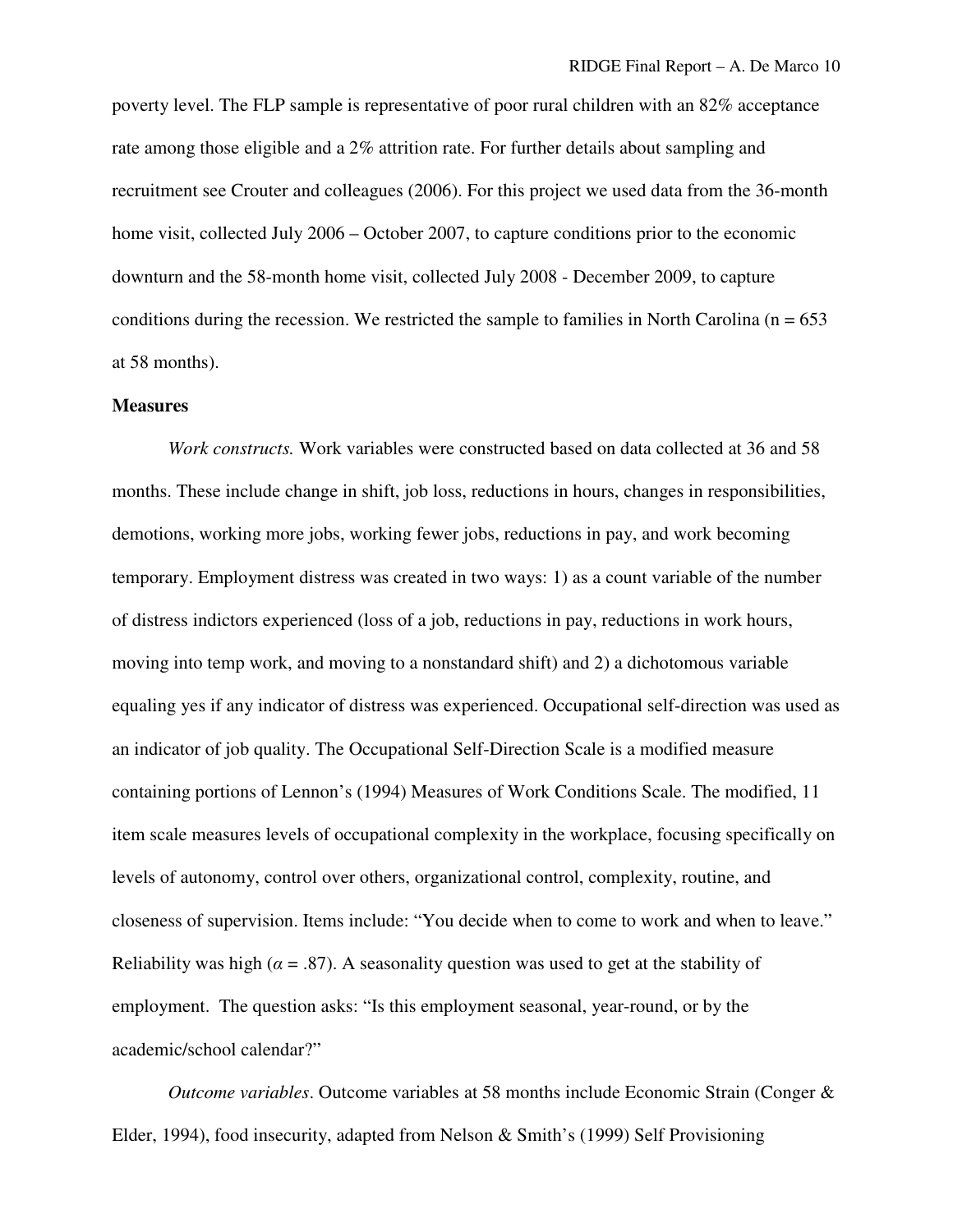Questionnaire, and use of public assistance programs, specifically SNAP/FSP, WIC, School Breakfast/Lunch, and TANF. Economic Strain was based on the Economic Strain Questionnaire, a modified six-item index, completed by the mothers at each wave, assessing the degree to which families are able to make ends meet and the degree to which there is enough money in the household for housing, food, clothing, and medical care (Conger & Elder, 1994). Conger and Elder (1994) calculated reliability using a sample of 451 families participating in a study of economically distressed farm families in central Iowa. Cronbach's Alpha was .89 for mothers and fathers. Items such as "How difficult is it for you to pay your family's bills each month" were rated on a five-point scale ranging from *great deal of difficulty* to *no difficulty at all*. The questions about having enough money ("My family has enough money to afford the kind of home we need") were rated on a four-point scale ranging from *strongly agree* to *strongly disagree*. In the present study Cronbach's alphas were high ( $\alpha$  = .84 at 36 months and .82 at 58 months). The Self Provisioning Questionnaire is a six-item measure designed to collect information about the extent to which household members had to cut or reduce the size of their meals, or not had enough money to purchase food for meals in the past 12 months. Items included: "At any time in the past 12 months, did you or other adults in your household cut the size of your meals or skip meals because there wasn't enough money for food?" and "At any time in the past 12 months, was [target child] hungry but you just couldn't afford more food?" If the target child has skipped meals in the past year because there was not enough money for food, a follow up question was administered to determine how frequently this occurred. Responses to the questions were summed to create an index. Public assistance programs were dichotomous variables examined individually.

*Moderators.* Community and social supports at 58 months were included as potential moderators. These included public assistance programs, social support, and workplace support. Public assistance programs were used as described above. Social support was based on a score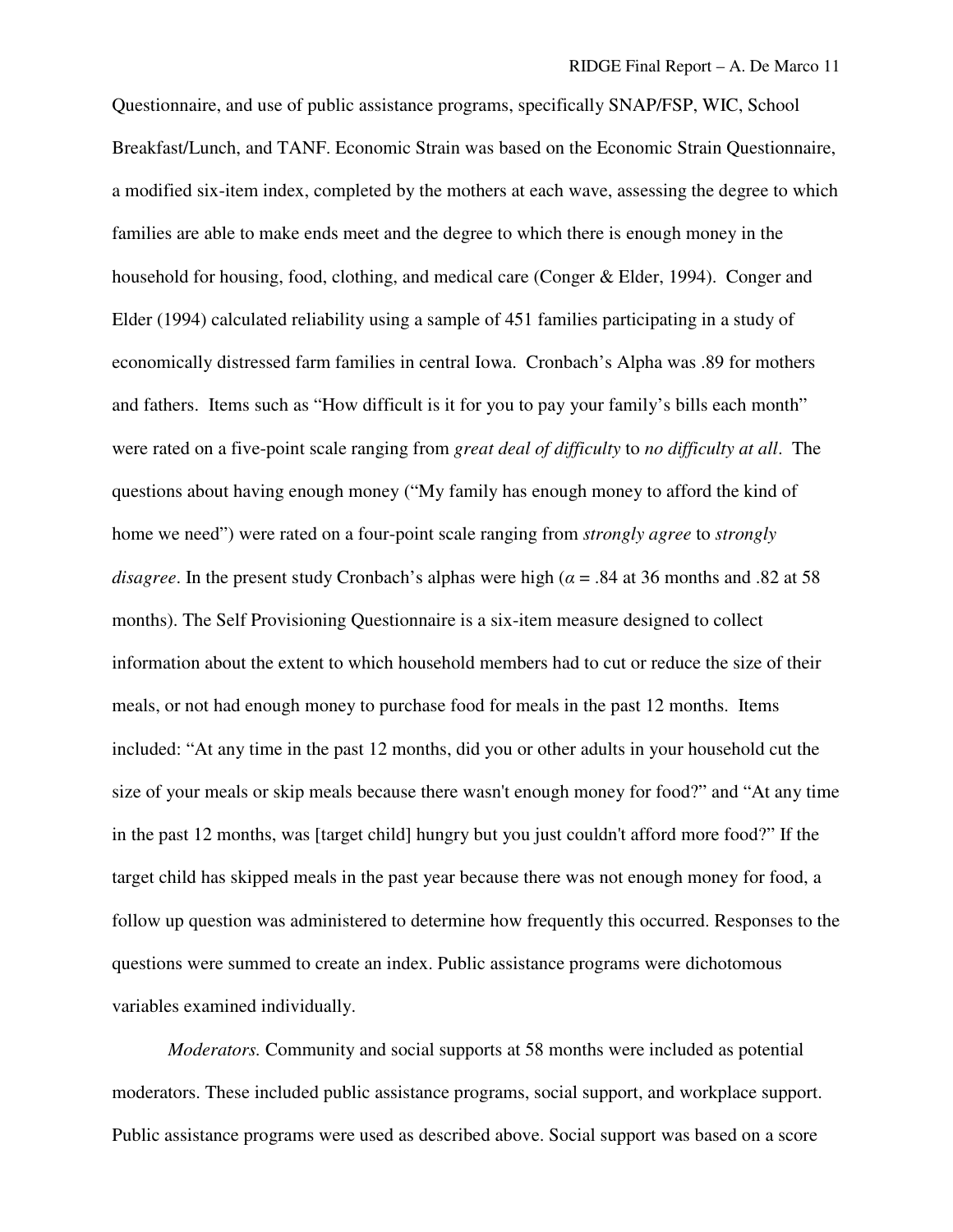from the four subtests of the Questionnaire of Social Support (community involvement, friendship, family, and intimate relationships). A sample item is, "If you were to become upset or angry, would you have someone to talk honestly to, who is not involved? How satisfied are you with this situation?" rated on a four-point scale ranging from *very dissatisfied* to *very satisfied*. Cronbach's alpha was high at each wave ( $\alpha$  = .84 at 36 months and .83 at 58 months). Supportive workplace was a composite variable composed of the mean scores of three variables: flexible work arrangements, co-worker support, and supervisor support. The Flexible Work Arrangements Questionnaire is a four-item measure adapted from the Workplace Culture Questionnaire from the 1997 National Study of the Changing Workforce (Bond, Galinsky, & Swanberg, 1998). Four items, such as "At my place of employment, employees who put their family or personal needs ahead of their jobs are not looked on favorably," were answered on a four-point Likert scale, ranging from *strongly agree* to *strongly disagree*. For the variables coworker support and supervisor support, the FLP used a modified version of two sub-scales from the Moos' Work Environment Scale (WES) (Moos & Moos, 1983): co-worker support (e.g., "People go out of their way to help a new employee feel comfortable") and supervisor support (e.g., "Supervisors really stand up for their people"). Participants make their responses on a four-point scale from *strongly agree* to *strongly disagree*. Reliability was satisfactory in the FLP sample (De Marco et al., 2009). Potential coping strategies such as use of food banks and soup kitchens; participating in gleaning programs; gardening; scavenging; foraging; hunting, fishing, and attempting to stretch food dollars were not examined as they were not systematically collected in the FLP.

*Family & Human Capital Factors/Control Variables.* The following series of variables were used in multivariate analysis: maternal age, number of children, family structure, maternal education, income-to-needs ratio, and race as those whose household head is unmarried, African-American, or has less than a high school education are more negatively impacted by recessions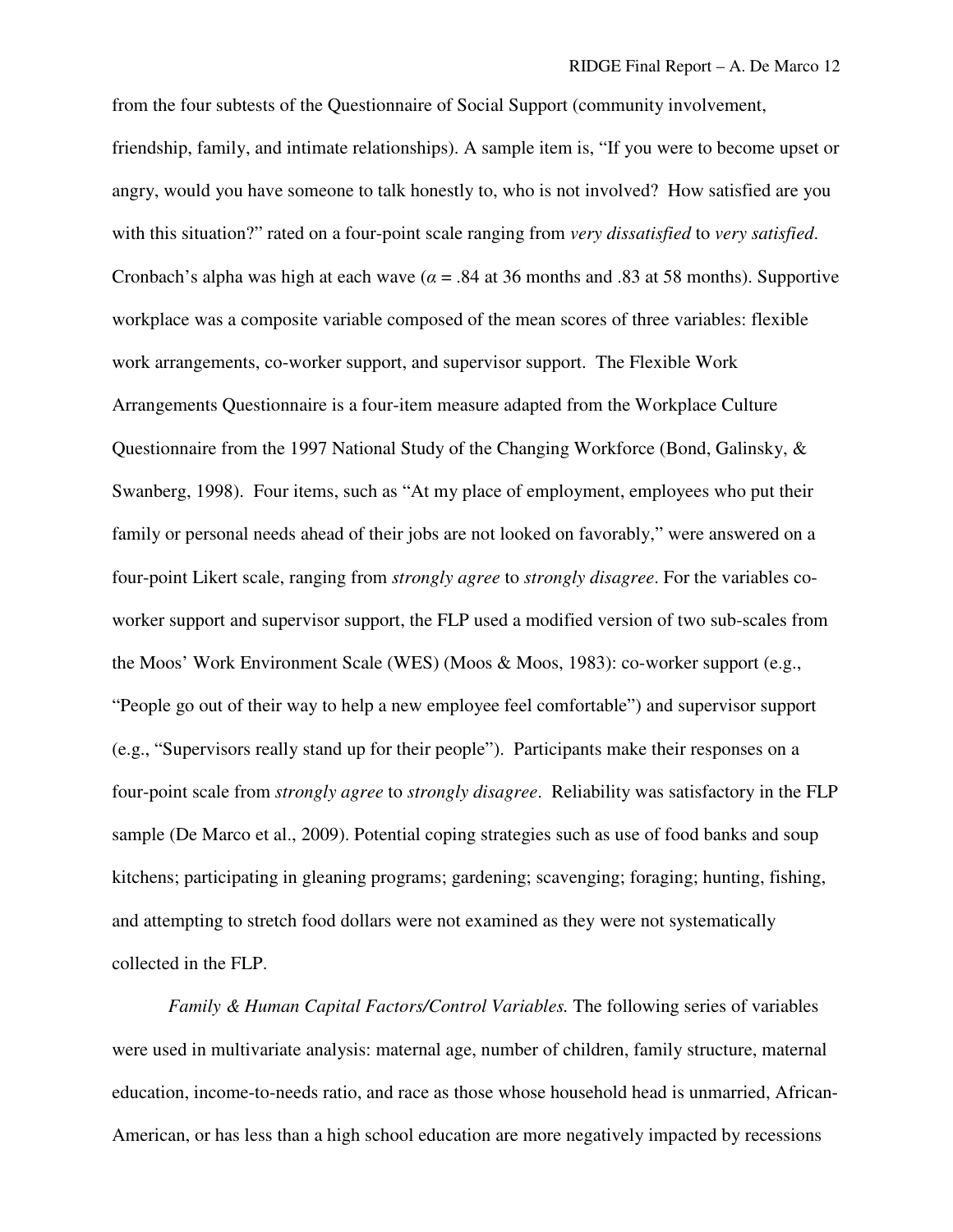or more likely to experience food insecurity than other households (Bartfeld & Dunifon, 2003; Duncan et al., 1994; Genda, Kondo and Ohta, 2010; Schmitt & Baker, 2008; Yeung, Linver, & Brooks-Gunn, 2002). Maternal age, number of children, and maternal education were all continuous variables. Child gender was coded as female equals one. Family structure was coded such that married equals one. Race is a dichotomous variable in the FLP sample (non-African American or African American, which is coded as one). Poverty status was based on an incometo-needs ratio, a standard measure of a family's economic situation, where 1.0 indicates the poverty line and was used as the cut-off point for poor and non-poor. This ratio was computed by dividing family income, exclusive of federal aid, by the federal poverty threshold for that family's size. In 2011-12 the federal poverty level for a family of four was \$22,350/year (US Department of Health and Human Services, 2012).

The Family Life Project investigators developed a construct to measure rurality/geographic isolation using Global Positioning System technology (Burchinal et al., 2008). Latitude and longitude measurements were taken with GPS units at each residence. These measurements were used to compute the physical distance from the residence to the nearest 10 key community services: gas station, physician's office (any type), library, fire station, elementary school, high school, public park, supermarket, freeway on-ramp, and public transportation. A summary score was computed as the mean of the 10 distances and log transformed to reduce distributional skew. Collective socialization was assessed through a computer-based questionnaire. The 14-item measure (true/false) evaluated individual perceptions of the level of trust between neighbors, for example, *"People in this neighborhood can be trusted"* (Brody et al., 2001)*.* Collected from the primary caregiver, typically the mother, at the 36-month wave of data collection, items were summed and averaged to create a mean scale score (Cronbach's alpha =  $.84$ ).

### **Data analysis**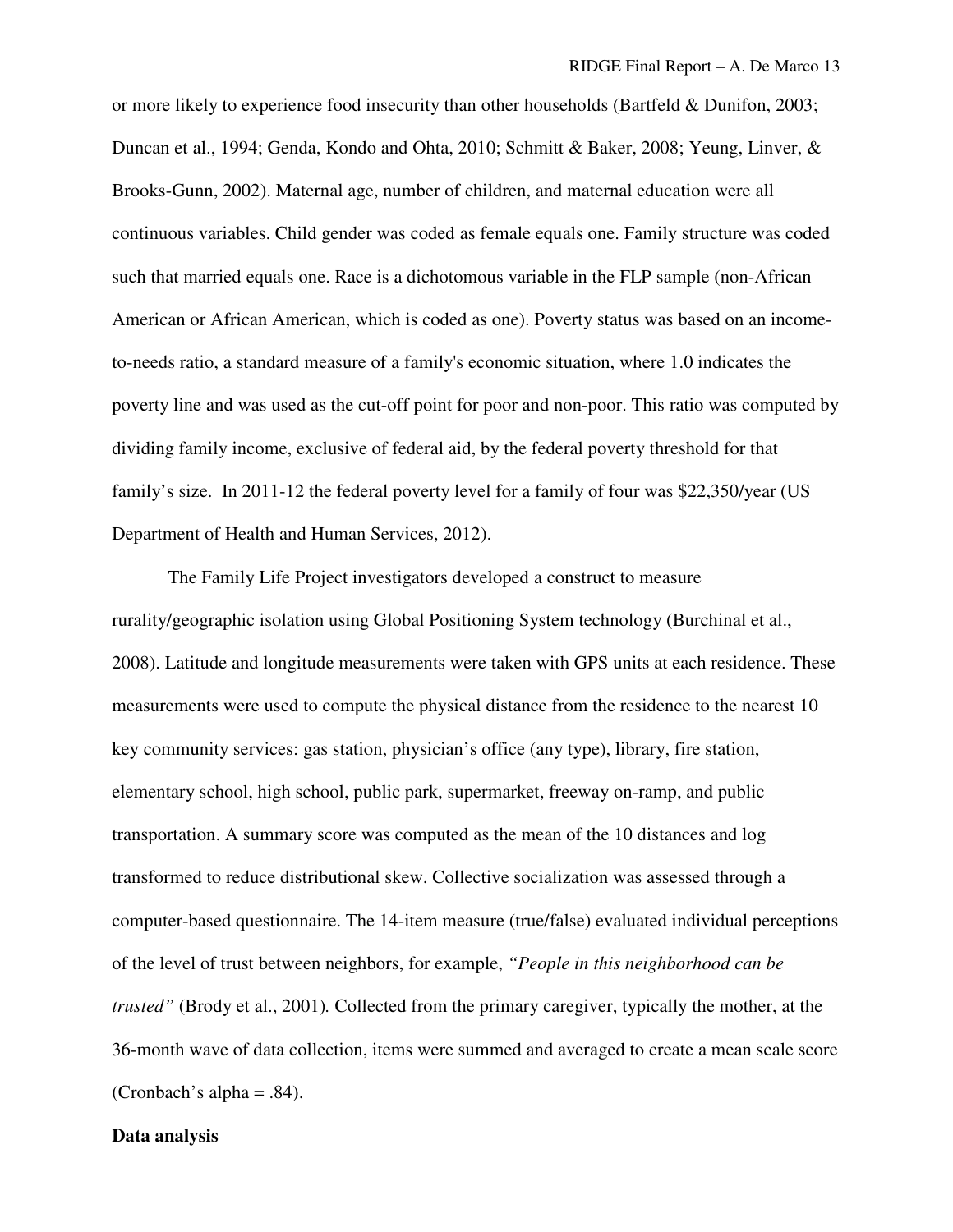For research question 1, examining the existence of job changes, analysis involved descriptive statistics to determine the range of economic difficulty present in the lives of the North Carolina FLP families across the course of the recession. Variables were created to represent changes across the two periods. Bivariate comparisons of work characteristics, economic strain, food insecurity, public program use, and supports across time were conducted. For 1b regression analysis was used to determine which families, based on family and human capital factors, were more susceptible to negative economic consequences from the economic downturn. We utilized hierarchical logistic regression to examine predictors of individual indicators of distress (job loss, reduction in hours, moving to a nontraditional shift, and moving to temporary work), the distress composite, and the dichotomous distress indicator. In these models, the first block of predictors included demographic variables: maternal age, number of children, family structure, maternal education, income-to-needs ratio, and race at 36 months. Block two added work characteristics at 36 months: shift, status (temp or permanent job), seasonality, co-worker support, supervisor support, workplace flexibility, and level of job selfdirection. Block three added community factors: level of rurality and collective efficacy. All continuous variables were centered prior to entry into the regression models. For research question 2, how changes are related to economic strain, food insecurity, and public assistance program participation, separate regression models were run for economic strain, food insecurity, and public assistance program participation. To address research question 3 we conducted moderation analyses by adding interaction terms to the regression models predicting economic strain and food insecurity. Here public assistance program use was treated as a potential moderator. Interaction terms were created for each potential buffer a) social support; b) workplace support; and c) public assistance programs (SNAP/FSP, Unemployment Insurance [UI], and TANF). Hierarchical regressions were used with the first block adding the family and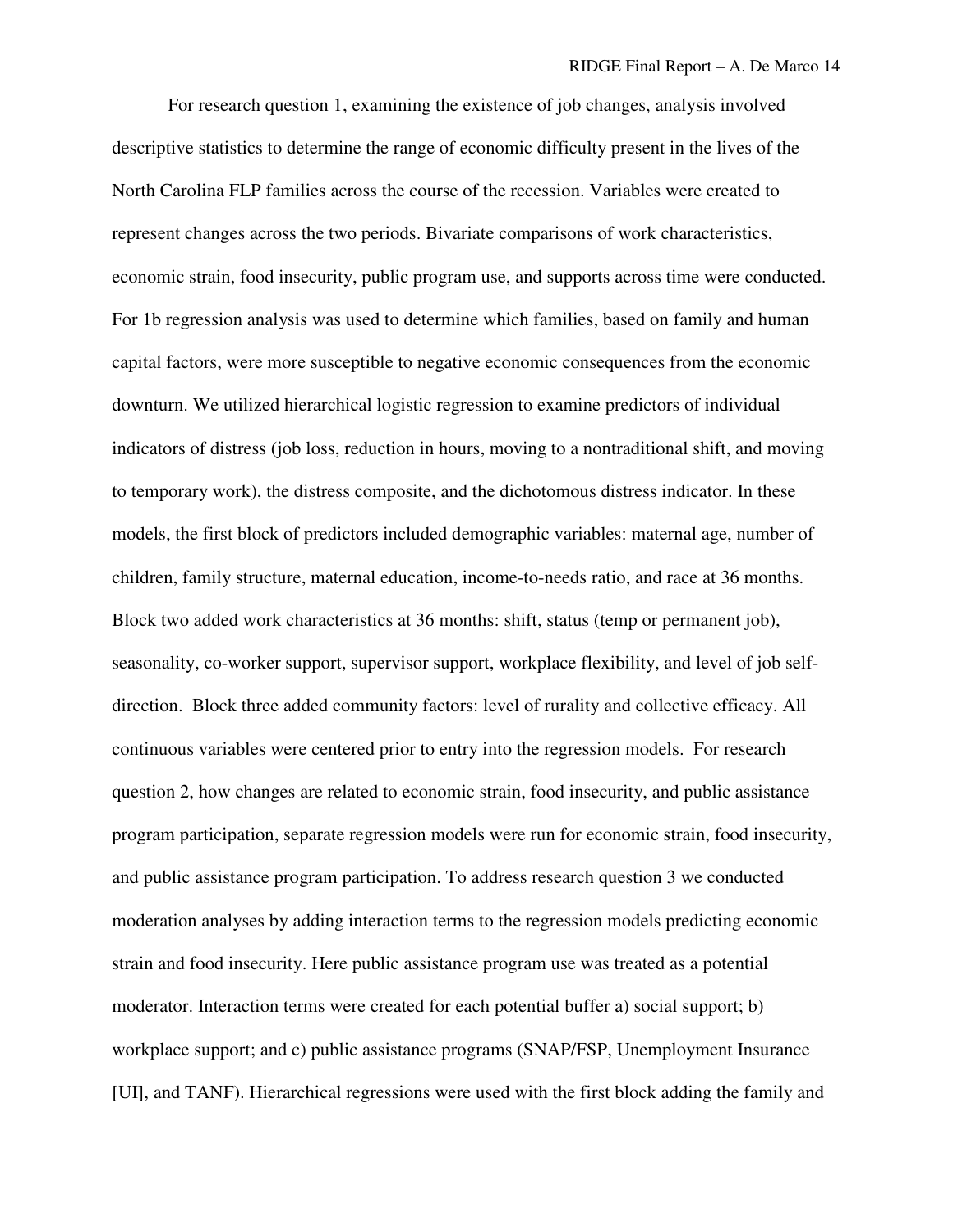human capital variables, the second block adding the employment distress and the main effects terms of the buffers, and the final block adding the interaction terms.

### **Results**

*Sample description.* A description of the sample can be found below in Table 1. There was little change in demographic characteristics from the 36 month wave to the 58 month wave. Maternal education changed very little. A score of 14 indicates standard high school graduation and 15 is equal to standard high school graduation plus additional training. There were no significant differences or changes in the sample, such as it becoming less African American over time, demonstrating the low attrition rate in the Family Life Project.

### [Insert Table 1 About Here]

Table 2 provides detail about the employment characteristics of the FLP participants prerecession (36 months) and during the recession (58 months). Well over half were employed across the waves with the large majority holding only one job at full-time status. Monthly pay rose by slightly less than \$200 on average. About two thirds worked traditional shifts with a slight increase at 58 months. Roughly 30% of families at both waves did not have a secondary caregiver. Among those that did this was most often the other biological parent, the majority of whom were employed across waves.

### [Insert Table 2 About Here]

The next table presents data about job changes across the data collection period (see Table 3). At both time points over one third of respondents had experienced a big work change, which included promotions, demotions, changes in responsibilities, or changes in hours, with about equal numbers increasing and decreasing hours. During the recession more saw changes in job responsibilities than prior to the recession.

[Insert Table 3 About Here]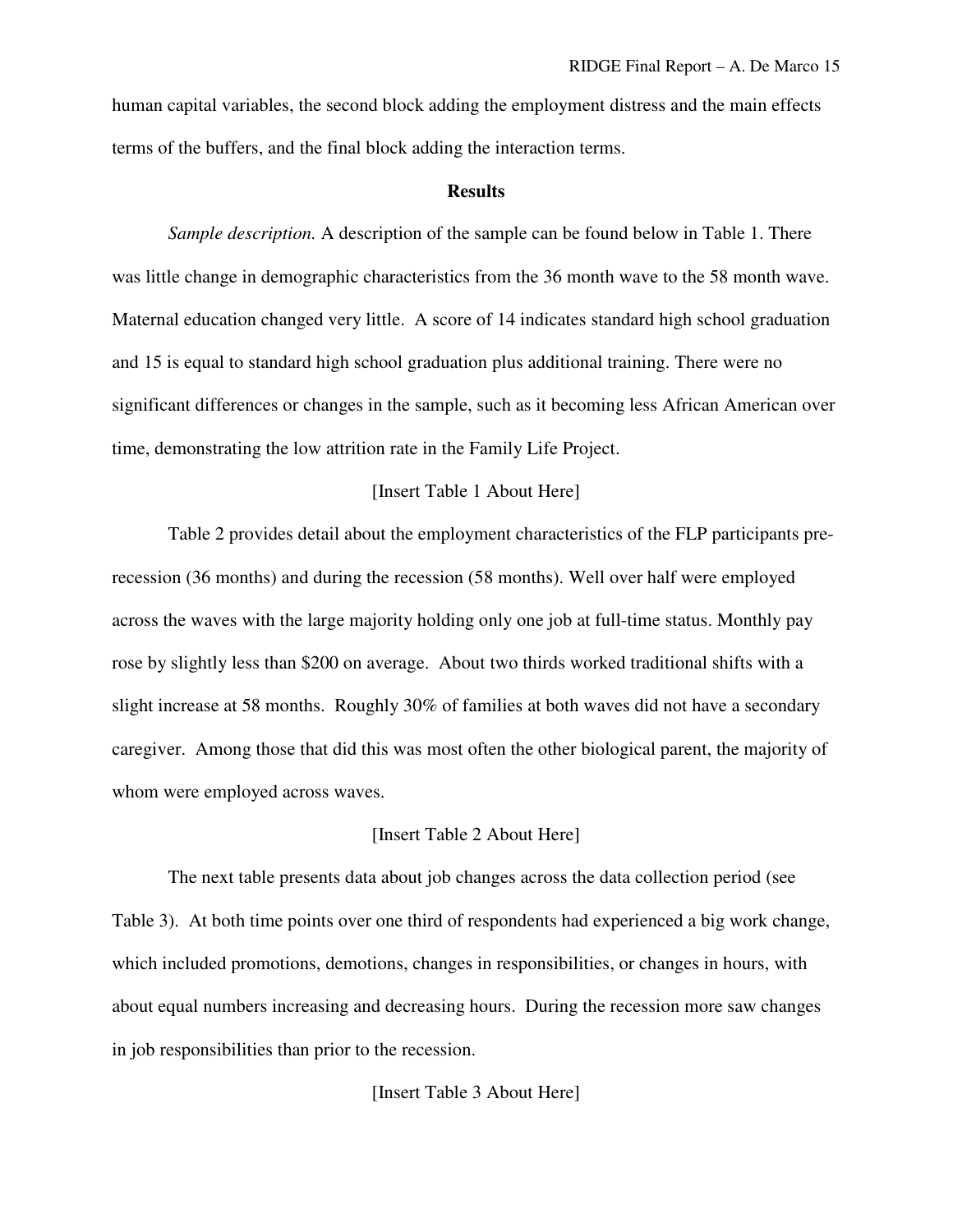Table 4 below displays changes in shift, changes in number of jobs, changes in hours, changes in pay, changes in temporary/permanent status, and changes in employment status across the waves. A quarter of respondents who were employed at both time points moved into nontraditional shift work compared to about 14% who moved into traditional shifts. Over this period 13.3% saw their pay reduced. Most workers did not see a change in their temporary/permanent status although slightly more than 10% did move into jobs where they were less stable, taking on temporary positions. Further, close to 50% of the sample experienced at least one indicator of employment distress, which may have been a lost job, a reduction in pay or hours, moving to a temporary position, or moving to a nonstandard shift, with a fair amount experiencing more than one (25.3%).

## [Insert Table 4 About Here]

In the next table we present data about hardships experienced by FLP participants both prior to and during the recession. TANF participation was very low particularly compared to SNAP take-up, which rose slightly across time. In addition, more respondents reported some of these changes as negative experiences during the recession compared to those who experienced similar hardships prior to the recession. This may indicate that the changes during the recession were those that workers had less control over, such as involuntary reductions in hours or pay due to economic impacts on the business. Over this period there was a significant increase in food insecurity but little change in economic strain.

#### [Insert Table 5 About Here]

*Multivariate analysis.* The following tables present the results of multivariate regression analyses for research questions 1b, 2, and 3. Table 6 presents results examining predictors of employment distress using the dichotomous outcome variable. In this model few predictors were significant. Mothers with lower levels of education were more likely to experience distress (*OR*  $= 0.84$ ,  $p < .05$ ). There was also a trend for families living in more rural communities to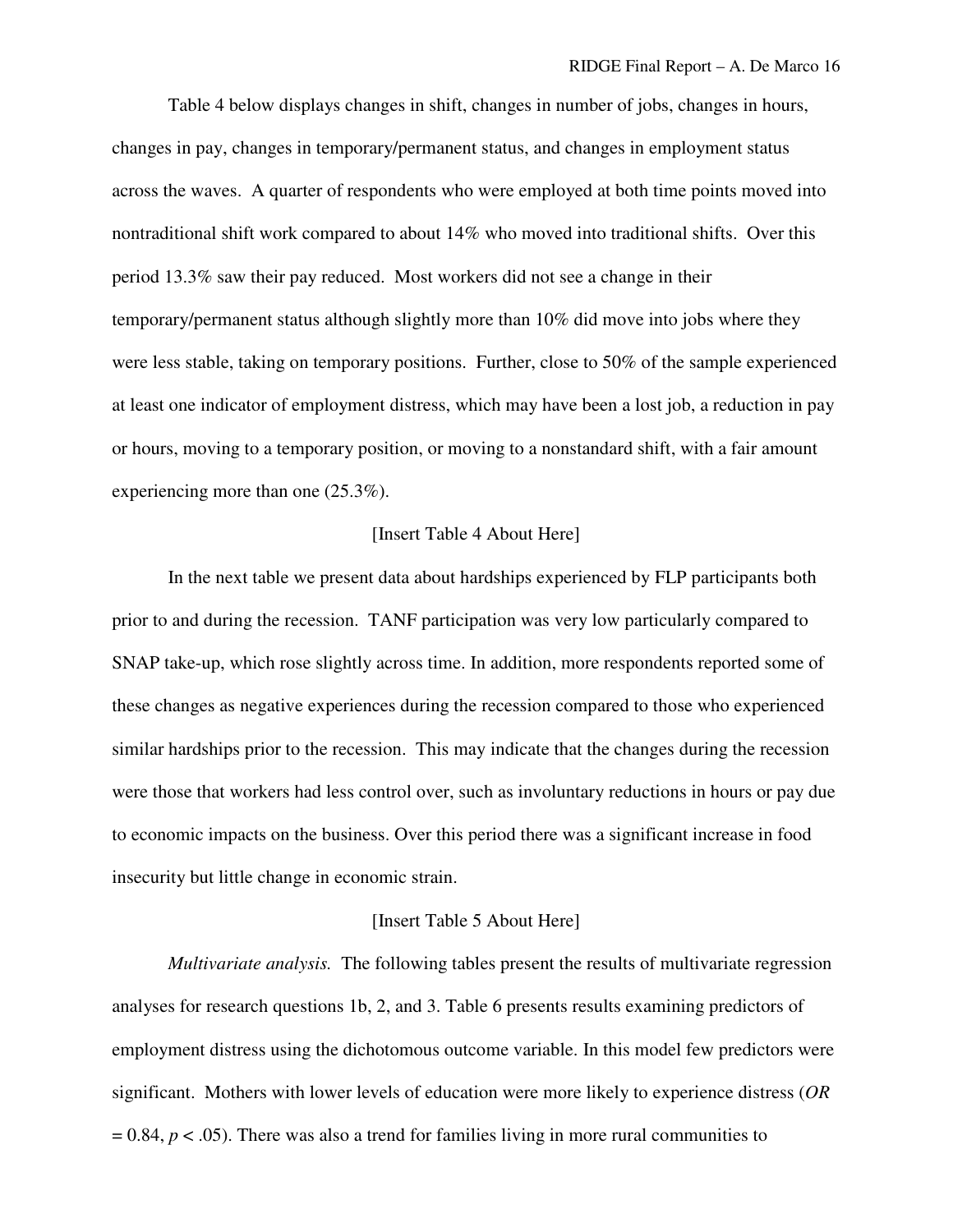experience distress ( $OR = 1.05$ ,  $p < .10$ ). Further, in tables not displayed due to space, we examined the relationship between employment distress, economic strain, food insecurity, and participation in public assistance programs, controlling for family and human capital characteristics of maternal age, number of children in the household, family structure, maternal education, income-to-needs ratio, and race. Worker distress was significantly related to higher economic strain but not to food insecurity. Distress was also related to increased use of SNAP and Unemployment Insurance. Moving into nonstandard shift work and becoming unemployed was significantly related to increased TANF, SNAP, and Unemployment Insurance take-up. Moving into a temporary position was not related to public program participation.

### [Insert Table 6 About Here]

We then looked at potential buffers between distress and economic strain and food insecurity, including public assistance programs and indicators of Social Support (community, family, and intimate partner) and Global Social Support with a standard set of control variables (Table 7-9). Social support from family members and an intimate partner and global social support were significant buffers against food insecurity. Community-level social support was not significant and thus was trimmed from the final model (Table 7). Table 8 shows the results examining Food Stamps/SNAP as a buffer against food insecurity. TANF was also examined but trimmed from the model when it was found to be non-significant. However, accessing SNAP benefits did buffer FLP families from experiencing food insecurity during the Great Recession (*b*  $= 0.15$ ,  $p < .05$ ). In the final analysis, we examined buffers between distress and economic strain, trimming the insignificant interaction terms from the final model displayed in Table 9. Significant buffers were unemployment insurance  $(b = 1.34, p < .01)$  and community social support  $(b = -0.60, p < .01)$ .

[Insert Tables 7, 8, & 9 About Here]

#### **Discussion**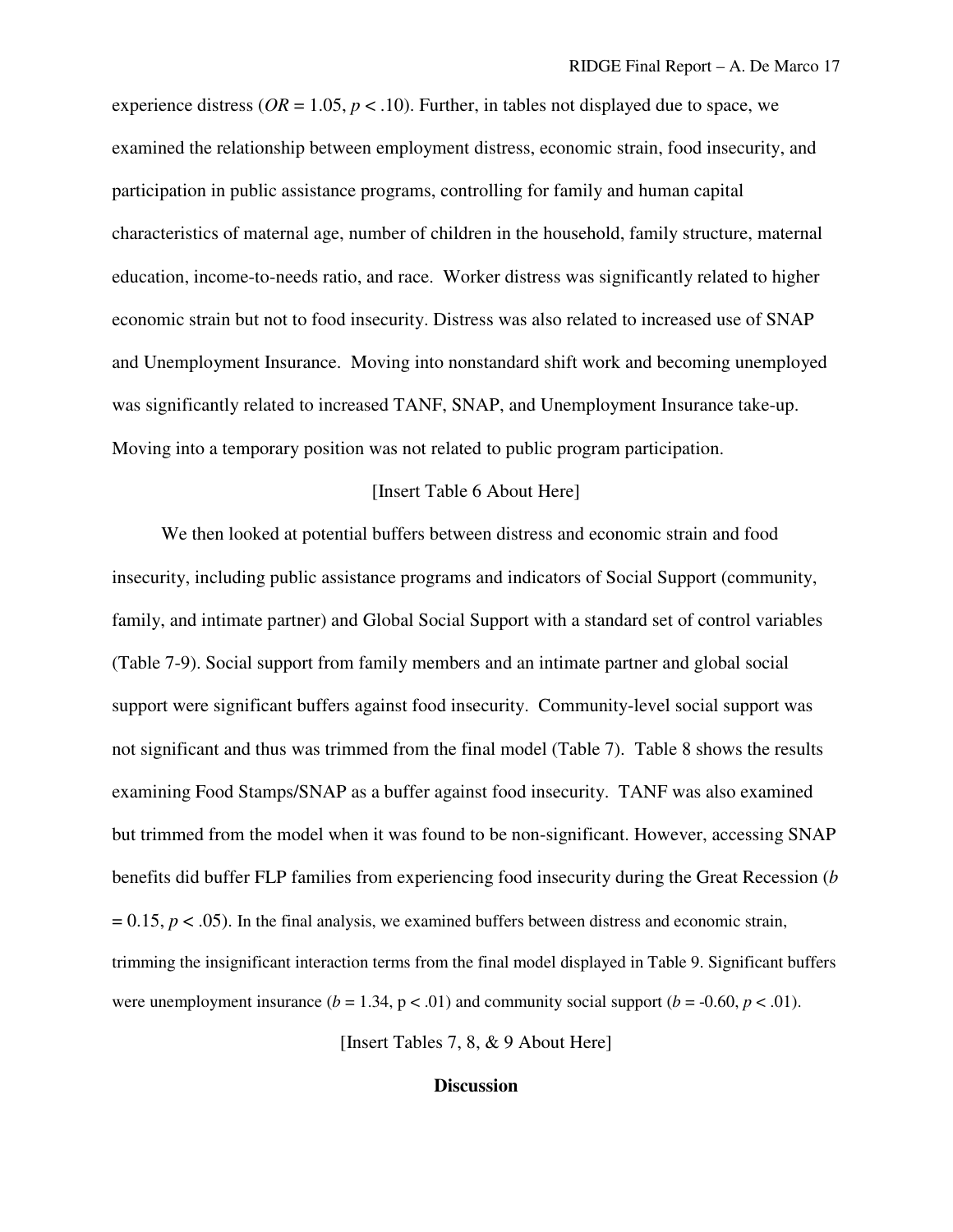In this study we used a unique sample of families from the longitudinal Family Life Project to examine the employment experiences of low-income rural families in North Carolina during the Great Recession, as well as how those experiences were related to economic strain, food insecurity, and public assistance program participation, and the supports that may help to buffer those hardships. While economic output falloffs were less severe in NC than in the US as a whole, recovery has been slower and employment trends have been more volatile, hammering a labor market that never fully recovered from the recession of 2001(Gitterman, Coclanis, & Quinterno, 2012). Our findings indicate that a relatively large number of families experienced employment distress during the recession including reductions in work hours, moving to challenging nontraditional schedules, and reductions in pay or loss of jobs altogether. Close to half of FLP participants experienced at least one indicator of employment distress. However, we also saw that this may not have been unique to the recession period as there was substantial employment turbulence in these communities even prior to the start of the recession, evidence of the fact that these are low-wealth, low-resourced communities that have been experiencing economic challenges for quite a while (O'Hare, 2009; Vernon-Feagans et al., 2010). Experiences of work distress lead to increased economic hardships as well as increased use of TANF, SNAP, and Unemployment Insurance. Although we also found that some public assistance programs were accessed more than others. Very few families availed themselves of TANF, while over half reported applying for or using SNAP benefits as a way to cope with the effects of the recession. TANF use was rare in this sample both before and during the economic downturn. Poverty and welfare use is stigmatized in rural areas where there is less anonymity than in more urbanized areas (Rank & Hirschl, 1988; Rost, Smith, & Taylor, 1993). This lack of anonymity impacts the utilization of many services, preventing families from taking up services for which they are eligible.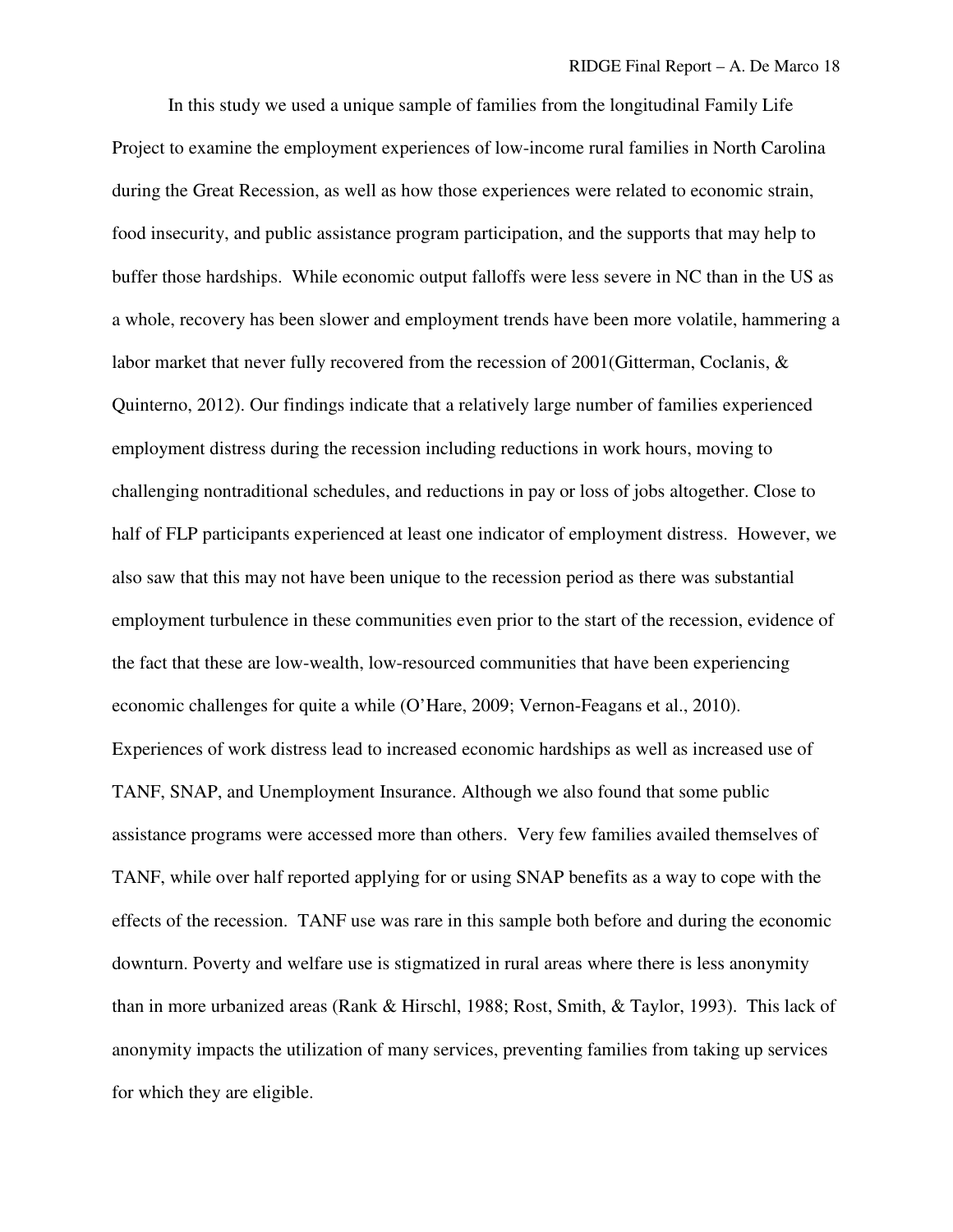Rural residents are more likely to be underemployed and to work in industries that require non-standard shifts (O'Hare, 2009), which increased in this sample over the recession. These schedules can negatively impact employees who experience more stress and fatigue, increased health complaints, reduced feelings of well-being, and poorer sleep (Martens et al., 1999). Further, while only a trend, we did find that increased geographic isolation, or rurality, was related to increased economic strain. Given the limited job opportunities and resources in the most rural settings it is only surprising that this was not a more significant predictor. It may be a function of the way rurality is measured in this study, as the distance to 10 key community services. The measure does not take into account the accessibility or quality of the closest service so it may be that families aren't able to financially access those services or may not select them because of low quality. There is often a shortage of skilled practitioners in rural communities and the distance to offices is greater requiring reliable personal transportation or more extensive public transportation systems than often exist in rural regions (McConnell  $\&$ Ohls, 2002). We are working on additional operationalizations of geographic isolation, such as rural-urban commuting area codes (RUCAs), which may more adequately capture this construct. RUCA codes are a detailed and flexible system for demarcating sub-county sections of the US settlement system, currently based on data from the 2000 decennial census (Economic Research Service [ERS], 2012). Updated codes using the 2010 census will be ready by mid-2013. RUCA codes were developed using the same theoretical concepts of the Office of Management and Budget (OMB) to define county-level metropolitan and micropolitan areas. Similar criteria were applied to measures of population density, urbanization, and daily commuting to classify urban cores and adjacent area that is economically integrated with those cores. Census tracts are used as RUCA code building blocks as they are the smallest geographic unit for which reliable commuting data are available. The classification contains 10 primary and 30 secondary codes. The 10 codes provide a straightforward and complete delineation of metropolitan and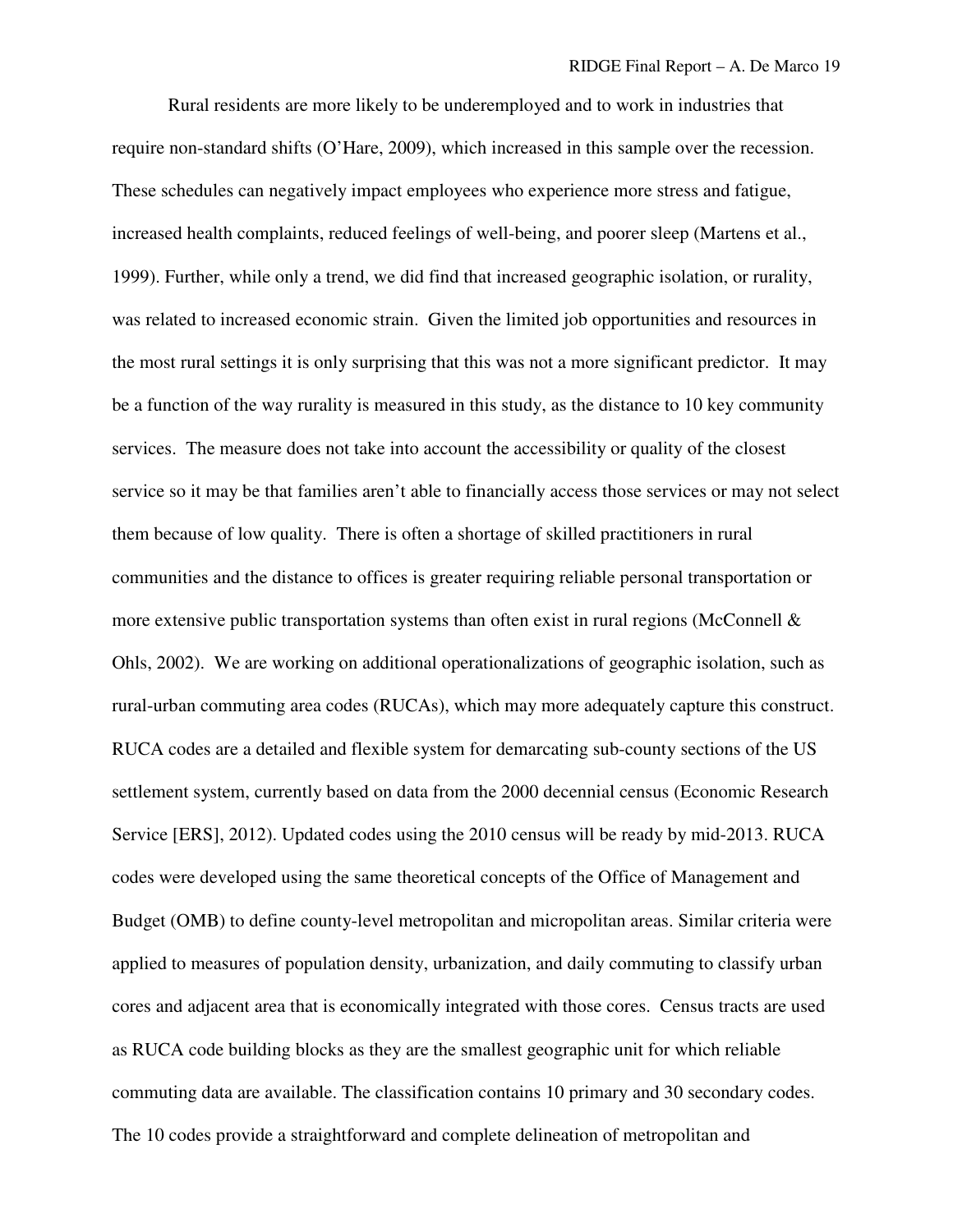nonmetropolitan settlement based on the population size of the area and commute direction. The 10 primary codes can be further subdivided into 4 categories, urban, large rural, small rural, and isolated.

We also found that a number of supports, from both personal networks and public programs, buffered families from the effects of the recession. Social support and SNAP use buffered experiences of food insecurity. Social support and Unemployment Insurance buffered against economic strain. While TANF use was low, the increased usage of SNAP benefits mirrored the surge seen across the state (Gitterman et al., 2012) and indeed across the United States (Hanson & Oliveira, 2012). This is encouraging because nutrition assistance programs were designed to support the nutritional needs of low-income families and are even more important during economic downturns when families who have never utilized assistance turn to the program. Nutrition programs reduce the likelihood of experiencing food insecurity (Anderson, 1990; Cook, 2002; Tarasuk, 2001; Vozoris & Tarasuk, 2003) and improve the nutritional status of participants (Basiotis, Kramer Le Blanc, & Kennedy, 1998; Devaney & Moffitt, 1991). This is of particular importance for residents of low-income communities who eat fewer fruits, vegetables, and seafood (Diez-Roux, Nieto, Caulfield, Tyroler, Watson, & Szklo, 1999).

### **Implications**

This research has implications for policy, practice, and future research. As labor-market recessions last far longer than the technical recession periods declared by the NBER, long after financial markets and employers have begun to recover from this economic downturn, workers will continue to suffer from high levels of unemployment, depressed levels of employment, falling incomes, and poverty (Schmitt & Baker, 2008). As a result, findings from this study may be immediately beneficial for individuals who continue to experience this employment distress. These findings support previous research suggesting that over the course of the recession many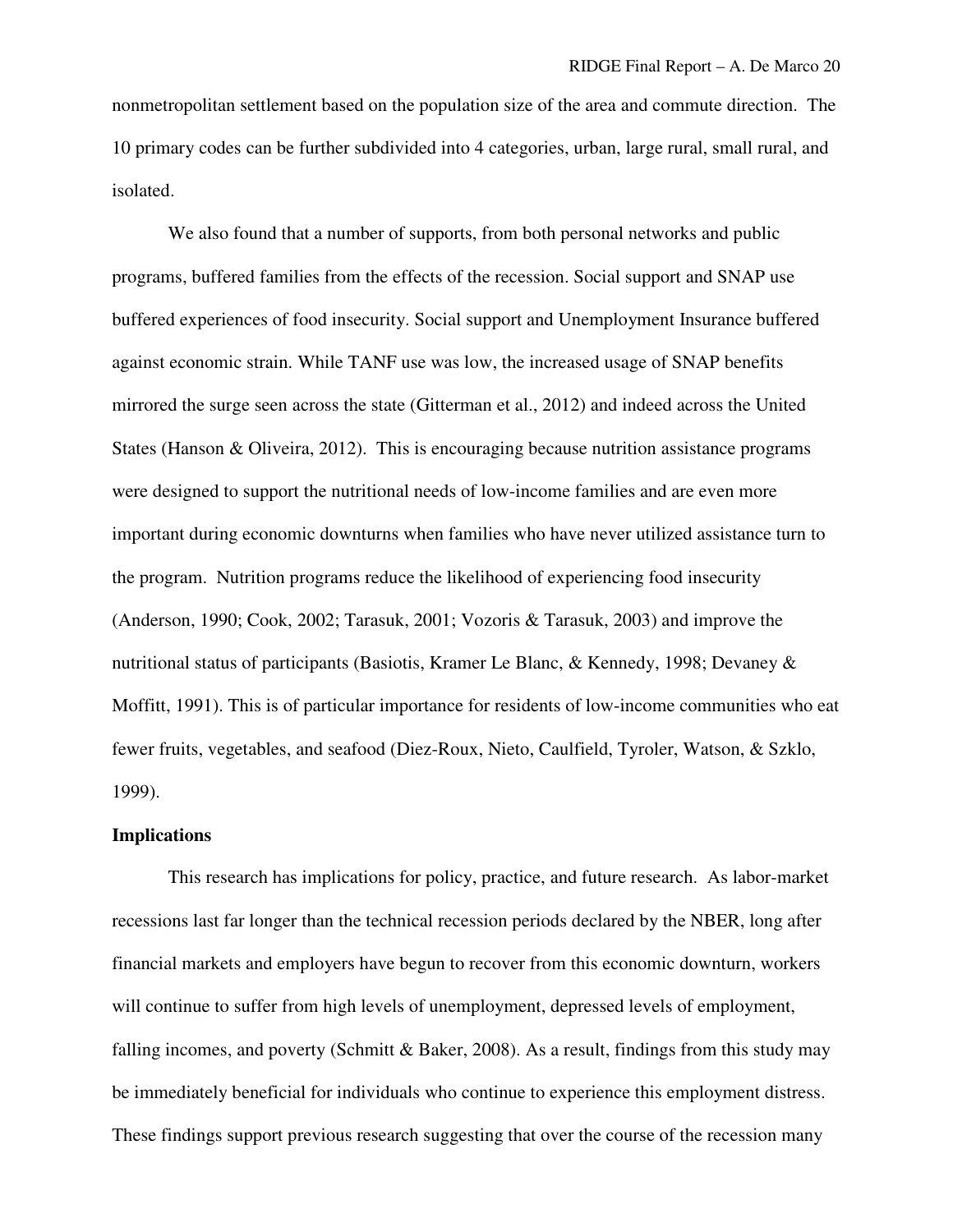workers lost their jobs, saw their hours or pay reduced and had to compensate by picking up extra jobs or hours at odd hours or resort to temporary positions (Seyfried, 2010). This knowledge will enable policy-makers to make more informed decisions about how to modify policies and programs to better match the situations present in these communities. Further, individuals should be able to access services for which they are eligible as these programs have been shown to improve well-being (e.g. Basiotis, et al., 1998). Community practitioners can develop community building strategies to increase access to social supports and provide outreach to rural residents around existing public programs. The buffering effect of public assistance programs, SNAP in particular, provide evidence for policy-makers at all levels that the programs are having their desired effects, are very much in need, and should see further investment rather than cuts.

Findings related to educational attainment suggest the need for workforce training programs and training for displaced workers. Programs exist but are harder to access from rural communities suggesting the need for innovative planning and programming to address these needs. Economic development initiatives are also essential to address limited job opportunities in rural settings.

### **Limitations**

Although this study has important implications for social policy, practice, and future research, the findings should be considered in light of the limitations. The primary limitation is that the findings are limited in their generalizability as the sample was drawn from rural counties in one Southern state and was not a national sample. The relationship between employment distress, food insecurity, and public assistance use may differ in other regions. However, the Family Life Project is representative of the study counties and as such, can be generalized to similar settings.

#### **Future research**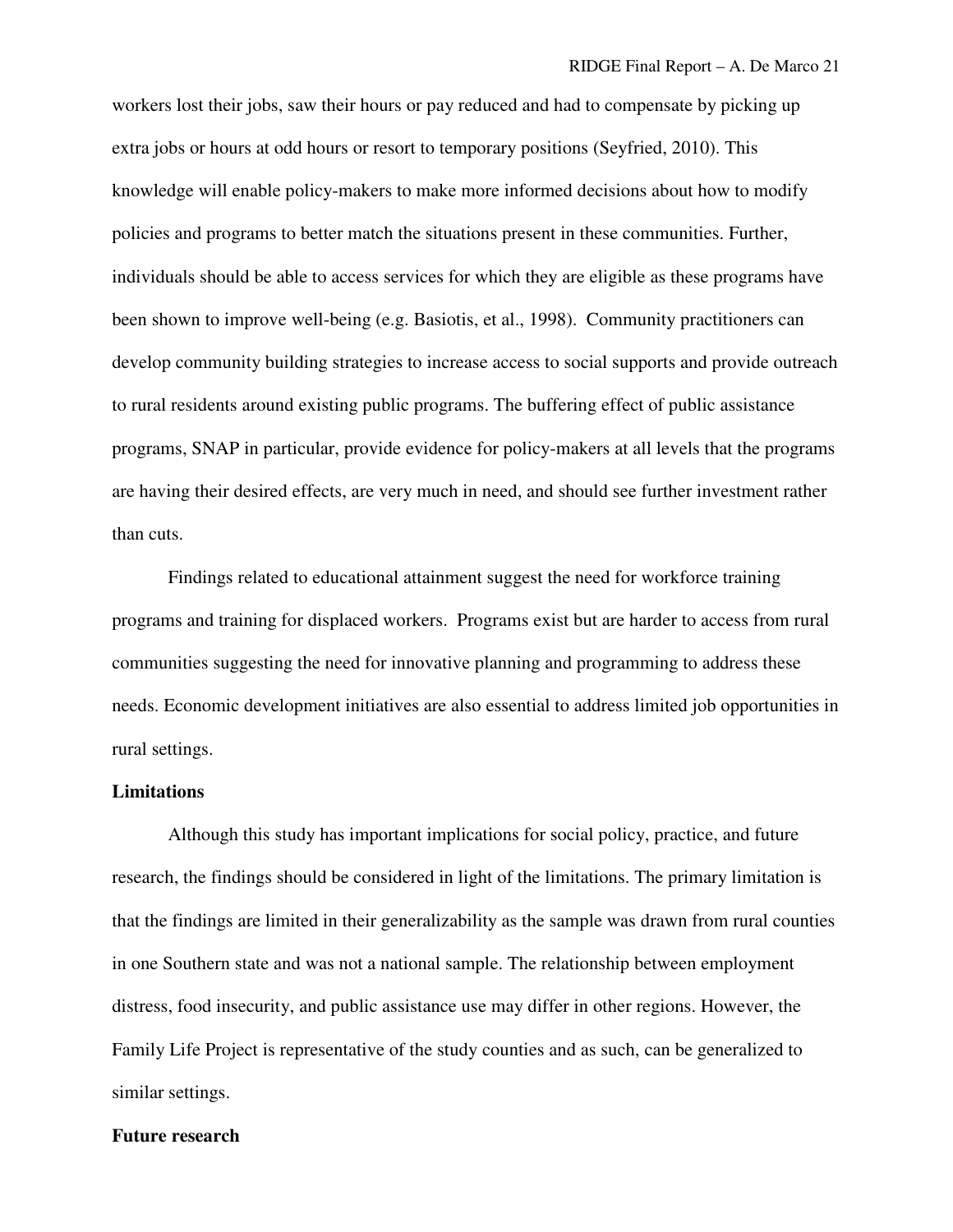This area of research is particularly important given the continued high rates of unemployment and underemployment in rural North Carolina. As a next step we plan to look separately at two parent and dual-earner families to explore how they have responded to the recession. We might expect that two parent families in which one was the breadwinner may have had to change that dynamic as a result of the economic downturn. It would also be valuable to pull in data collected following the official end of the recession and even further out to continue to examine how families in these rural, low-wealth communities have fared. We are in a good position to pursue this line of research as data collection with the Family Life Project continues and much of this data will be available. We will also soon be able to look more closely at the relationship with geographic isolation as RUCA data is updated and linked to the FLP dataset. It would also be valuable to look at additional ways rural residents have coped with the economic downturn, including use of food banks and soup kitchens; participating in gleaning programs; gardening; scavenging; foraging; hunting, fishing, and attempting to stretch food dollars, which were not systematically collected in the FLP.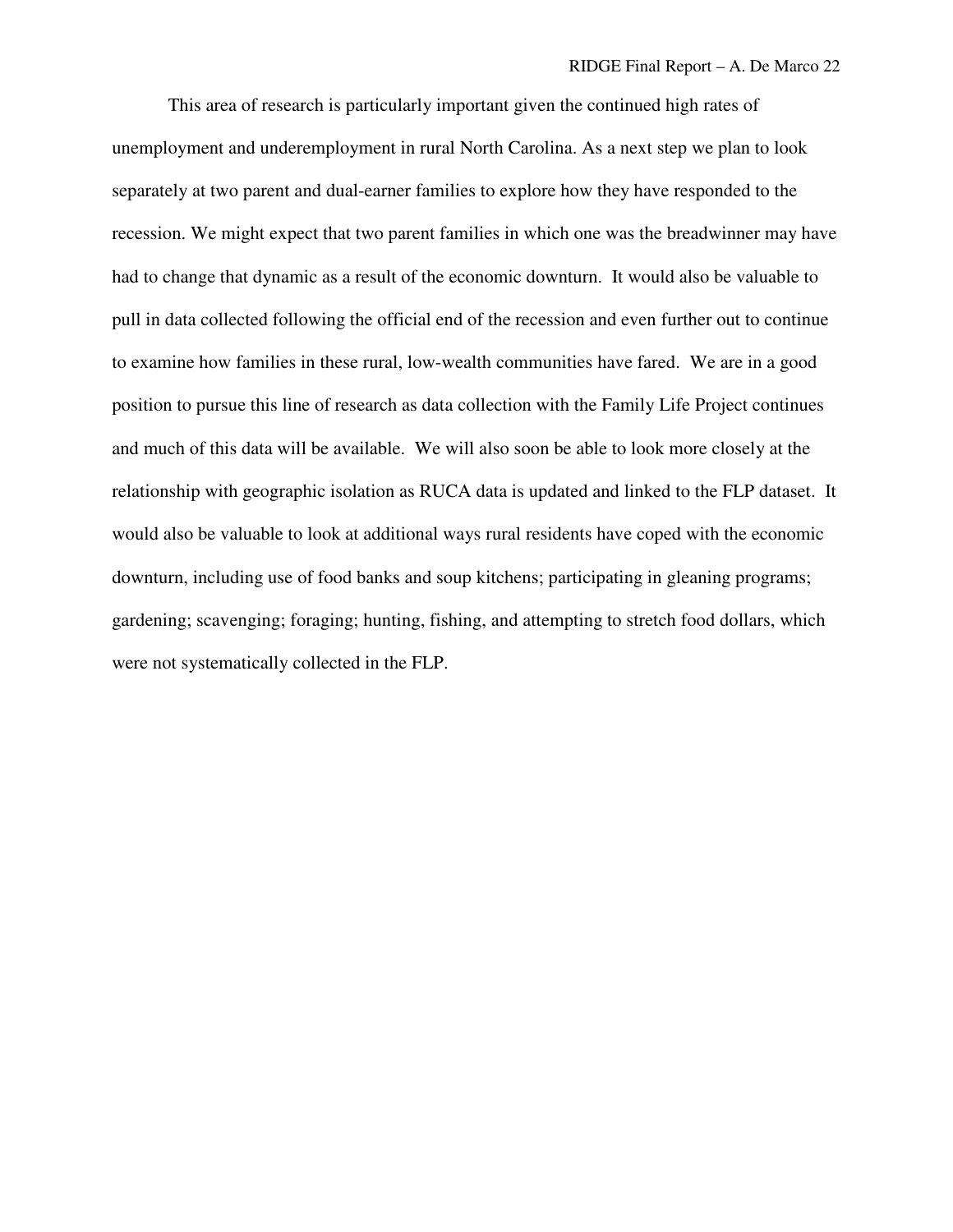### References

- Ahluwalia, I., Dodds, J., & Baligh, M. (1998). Social support and coping behaviors of lowincome families experiencing food insufficiency in North Carolina. *Health Education & Behavior, 25*(5), 599-612. doi: 10.1177/109019819802500507
- Aiken, L. S. & West, S. G. (1991). *Multiple Regression: Testing and Interpreting Interactions.*  Newberry Park, CA: Sage Publications.
- Anderson, E. (1990). *Streetwise: Race, class, and change in an urban community.* Chicago: The University of Chicago Press.
- Bartfeld, J., & Dunifon, R. (2003, October). *State-level and household-level predictors of food insecurity.* Paper presented at the Meetings of the Association for Public Policy Analysis and Management, Washington, D.C.
- Basiotis, P. P., Kramer-LeBlanc, C. S., & Kennedy, E. T. (1998). Maintaining nutrition security and diet quality: The role of the Food Stamp Program and WIC. *Family Economics and Nutrition Review, 11*: 4-23. URL: http://elibrary.ru/item.asp?id=3208195
- Blanchard, T. & Lyson, T. (2006**).** *Food Availability & Food Deserts in the Nonmetropolitan South.* Southern Rural Development Center. Available: http://srdc.msstate.edu/focusareas/health/fa/fa\_12\_blanchard.pdf]
- Bond, J. T., Galinsky, E., & Swanberg, J. E. (1998). *The 1997 National Study of the Changing Workforce.* NY: Families and Work Institute.
- Cohen, J., Cohen, P., West, S. G., & Aiken, L. S. (2003). *Applied Multiple Regression/Correlation Analysis for the Behavioral Sciences* (3<sup>rd</sup> Ed.). Mahwah, NJ: Lawrence Erlbaum Associates, Publishers.
- Coleman-Jensen, A. J. (2011). Working for peanuts: Nonstandard work and food insecurity across household structure. *Journal of Family and Economic Issues, 32*(1): 84-97. doi: 10.1007/s10834-010-9190-7.
- Coleman-Jensen, A. J. (2012). Predictors of US food insecurity across nonmetropolitan, suburban, and principal city residence during the Great Recession. *Journal of Poverty, 16:* 392-411. doi: 10.1080/10875549.2012.720675
- Conger, R. D. & Elder, G. H. (1994). *Families in troubled times: Adapting to change in rural America.* NY: Aldine de Gruyter.
- Cook, J. T. (2002). Clinical implications of household food security: Definitions, monitoring, and policy. *Nutrition in Clinical Care, 5*: 152-156. doi: 10.1046/j.1523- 5408.2002.00505.x
- Crouter, A., Lanza, S., Pirretti, A., Goodman, B. & Neebe, E. (2006). The O\*Net jobs classification system: A primer for family researchers. *Journal of Family Issues*, *55*: 461- 472. doi: 10.1111/j.1741-3729.2006.00415.x
- De Marco, A., Crouter, A. C., & Vernon-Feagans, L. (2009). The relationship between maternal work characteristics and child care selection and quality. *Community, Work, & Family, 12*(4): 369-387. doi: 10.1080/13668800802528249
- Devaney, B. & Moffitt, R. (1991). Dietary effects of the Food Stamp Program. *American Journal of Agricultural Economics, 73*: 202-211. doi: 10.2307/1242896
- Diez-Roux, A. V., Nieto, F. J., Caulfield, L., Tyroler, H. A., Watson, R. L., & Szklo, M. (1999). Neighborhood differences in diet: The Atherosclerosis Risk in Communities (ARIC) Study. *Journal of Epidemiology and Community Health, 53*: 55-63. doi:10.1136/jech.53.1.55
- Dill, B. T. (1999). *Poverty in the rural U.S.: Implications for children, families, and communities*. Literature review prepared for The Annie E. Casey Foundation.
- Duncan, D.F., Kum, H.C., Flair, K.A., and Stewart, C.J. (2010). Management Assistance for Child Welfare, Work First, and Food & Nutrition Services in North Carolina. Retrieved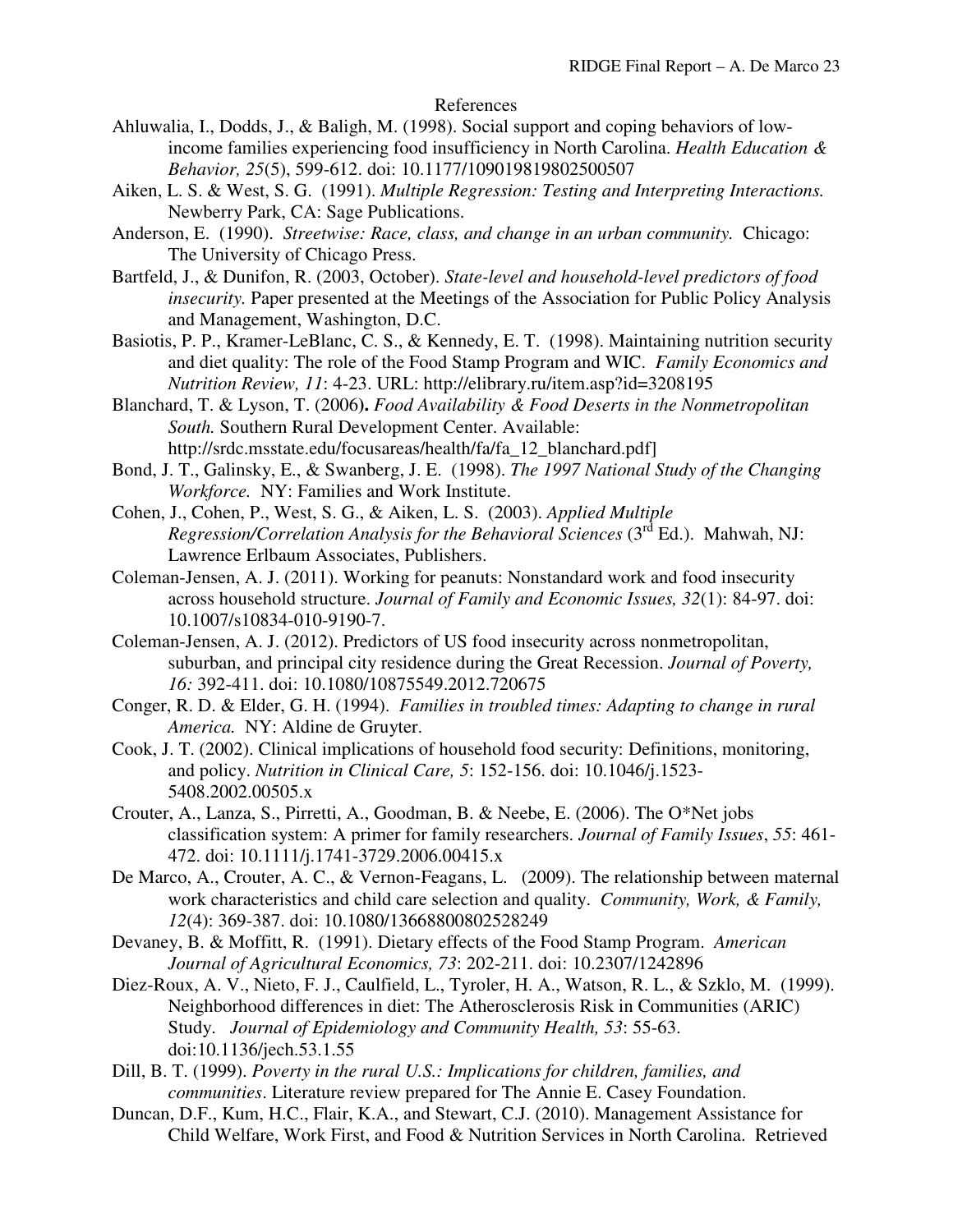[March 15, 2011], from University of North Carolina at Chapel Hill Jordan Institute for Families website. URL: http://ssw.unc.edu/ma/.

- Duncan, G. J., Brooks-Gunn, J., & Klebanov, P. K. (1994). Economic deprivation and early childhood development. *Child Development, 65*: 296-318. doi: 10.1111/j.1467- 8624.1994.tb00752.x
- Economic Research Service. (2010a). The Food Assistance Landscape: Fiscal Year 2009 Annual Report. Economic Information Bulletin No. 6-7. Downloaded March 22, 2010, available: http://www.ers.usda.gov/Publications/EIB6-7/EIB6-7.pdf.
- Economic Research Service. (2010b). Rural Income, Poverty, and Welfare: Summary of Conditions and Trends. Downloaded April 21, 2011 from http://www.ers.usda.gov/Briefing/incomepovertywelfare/overview.htm.
- Economic Research Service. (2012). Rural-Urban Commuting Area Codes. Updated July 5, 2012. Available: http://www.ers.usda.gov/data-products/rural-urban-commuting-areacodes.aspx.
- Farber, H. S. (1993). The incidence and costs of job loss: 1982-91. *Brookings Papers on Economic Activity: Microeconomics, 73*:1-19. Stable URL: http://www.jstor.org/stable/2534711
- Farrigan, T. & Parker, T. (2012, December). The concentration of poverty is a growing rural problem. *Amber Waves: The Economics of Food, Farming, Natural Resources, and Rural America, 10*(4): 1-4. Available: www.ers.usda.gov/amberwaves
- Genda, Y., Kondo, A., & Ohta, S. (2010). Long-term effects of a recession at labor market entry in Japan and the United States. *Journal of Human Resources*, *45*(1). URL: jhr.uwpress.org
- Gitterman, D. P., Coclanis, P. A., & Quinterno, J. (2012, August). *Recession and Recovery in North Carolina: A Data Snapshot, 2007-12.* UNC Global Research Institute. URL: http://gri.unc.edu/files/2012/08/GRI-Data-Snapshot-August-2012.pdf
- Glass, J. L. & Estes, S. B. (1997). The family responsive workplace. *Annual Review of Sociology, 23*: 289-313. Stable URL: http://www.jstor.org/stable/2952553
- Gorham, L. (1992). The Growing Problem of Low Earnings in Rural Areas. In *Rural Poverty in America*, ed. by Cynthia M. Duncan. New York: Auburn House, p. 21–40.
- Gross, J., & Rosenberger, N. (2005). *Food insecurity in rural Benton County: An ethnographic study*. Unpublished manuscript.
- Hanson, K. & Oliveira, V. (2012, September). *How Economic Conditions Affect Participation in USDA Nutrition Assistance Programs.* USDA, Economic Research Service, Economic Information Bulletin Number 100.
- Hill, J. E., Grzywacz, J. G., Allen, S., Blanchard, V. L., Matz-Costa, C., Shulkin, S. & Pitt-Catsouphes, M. (2008). Defining and conceptualizing workplace flexibility. *Community, Work & Family, 11*: 149 – 163. doi: 10.1080/13668800802024678
- Hoisington, A., Shultz, J., & Butkus, S. (2002). Coping strategies and nutrition education needs among food pantry users. *Journal of Nutrition Education and Behavior, 34*(6), 326-333. doi: 10.1016/S1499-4046(06)60115-2
- Holben, D., McClincy, M., Holcomb, J., Dean, K., & Walker, C. (2004). Food security status of households in Appalachian Ohio with children in Head Start. *Journal of the American Dietetic Association, 104*(2), 238-241. doi: 10.1016/j.jada.2003.09.023
- Hsueh, J. (2007). Mothers at work in a 24/7 economy: Exploring implications for family and child well-being. In H. Yoshikawa, T. S. Weisner, & E. D. Lowe (Eds.), *Making it Work: Low-wage Employment, Family Life, and Child Development* (pp. 97 - 123). New York: Russell Sage Foundation.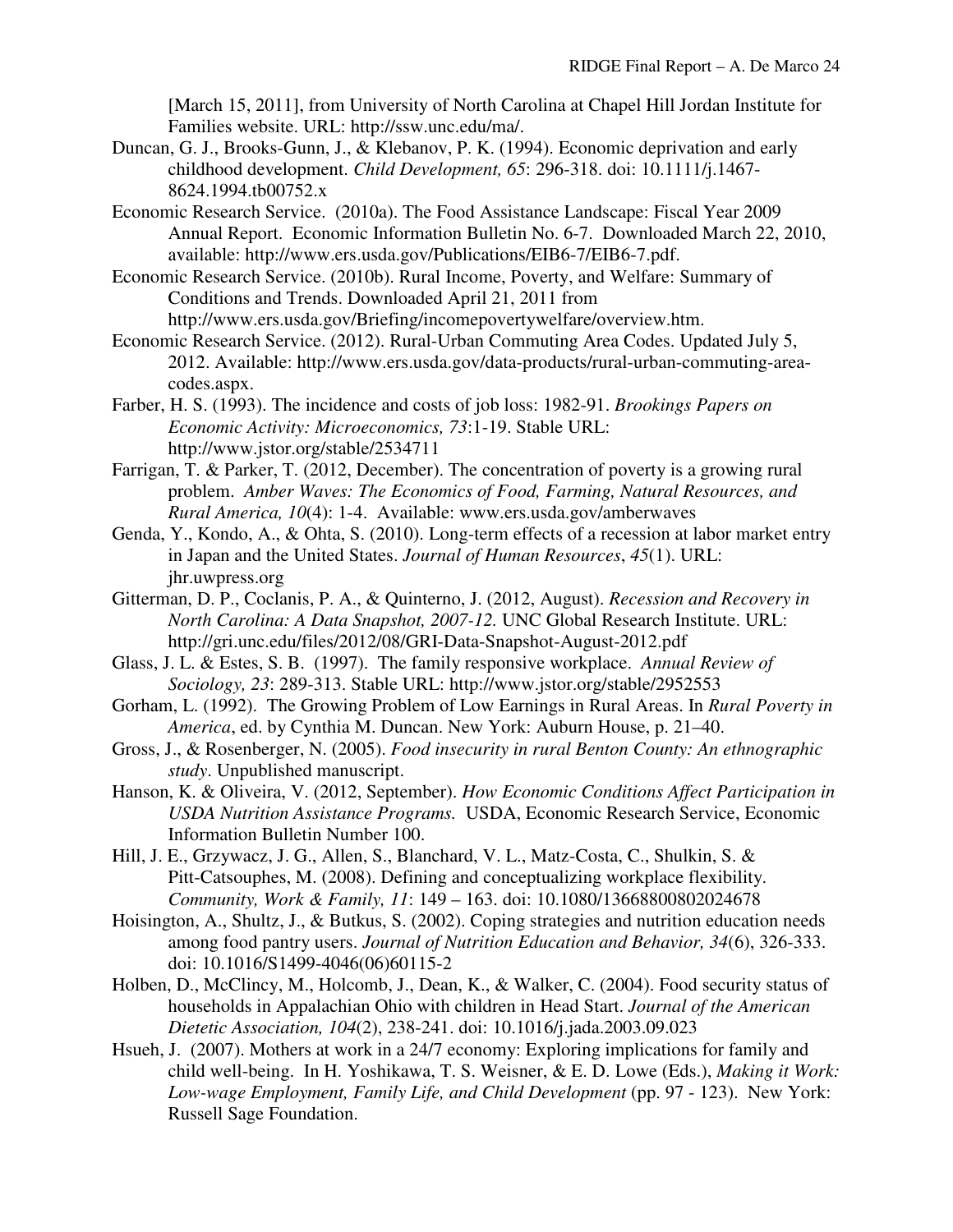- Jacobson, L. S., LaLonde, R. J., & Sullivan, D. G. (1993). Earnings losses of displaced workers. *The American Economic Review, 83*(4): 685-709. Stable URL: http://www.jstor.org/stable/2117574
- Jensen, L., Findeis, J. L., Hsu, W., & Schachter, J. P. (1999) Slipping into and out of underemployment: Another disadvantage for nonmetropolitan workers? *Rural Sociology*, 64(3): 417–438. doi: 10.1111/j.1549-0831.1999.tb00360.x
- Katz, L. F. (2010). Long-Term Unemployment in the Great Recession. Testimony for the Joint Economic Committee U.S. Congress Hearing on "Long-Term Unemployment: Causes, Consequences and Solutions." Downloaded April 19, 2011 from http://www.economics.harvard.edu/faculty/katz/files/jec\_testimony\_katz\_042910.pdf
- Larson, N. I., Story, M. T., & Nelson, M. C. (2009). Neighborhood environments: Disparities in access to healthy foods in the United States. *American Journal of Preventive Medicine, 36*(1): 74-81. doi: 10.1016/j.amepre.2008.09.025
- Lichter, D.T., Roscigno, V.J., and Condron, D.J. (2003). Rural children and youth at risk*.* In D. L. Brown & L. E. Swanson (Eds*.), Challenges for rural America in the twenty-first century* (pp. 97-108). University Park, PA: The Pennsylvania State University Press.
- Lohmann, N., & Lohmann R. A. (Eds.). (2005). *Rural social work practice*. New York: Columbia University Press.
- Martens, M. F. J., Nijhuis, F. J. N., Van Boxtel, M. P. J., & Knottnerus, J. A. (1999). Flexible work schedules and mental and physical health: A study of a working population with non-traditional working hours. *Journal of Organizational Behavior*, 20: 35–46. URL: rc.usf.edu
- McConnell, S. & Ohls, J. (2002). Food stamps in Rural America: Special issues and common themes. In: *Rural Dimensions of Welfare Reform*, Weber, B. A., Duncan, G. J., & Whitener, L. A. (Eds). Kalamazoo, MI: W. E. Upjohn Institute for Employment Research: 413-432.
- McLaughlin, D. K., & Coleman-Jensen, A. J. (2008). Nonstandard employment in the nonmetropolitan United States. *Rural Sociology, 73*(4). doi: 10.1526/003601108786471558
- McNichol, E., Oliff, P. & Johnson, N. (2011). *States Continue to Feel Recession's Impact.* Washington, DC: Center for Budget and Policy Priorities. Updated March 9, 2011. Retrieved [March 17, 2011] from http://www.cbpp.org/cms/index.cfm?fa=view&id=711.
- Moos, R. H. & Moos, B. S. (1983). Adaptation and the quality of life in work and family settings. *Journal of Community Psychology, 11*: 158-170. doi: 10.1002/1520- 6629(198304)11:2<158::AID-JCOP2290110209>3.0.CO;2-Z
- Nelson, M. K. & Smith, J. (1999). *Working hard and making do: Surviving in small town America*. Berkeley, CA: University of California Press.
- North Carolina Division of Social Services. (2010). *North Carolina Food and Nutrition Services Participation Report.* Downloaded March 30, 2010 from http://www.ncdhhs.gov/dss/stats/fsp.htm.
- North Carolina Employment Security Commission. (2011, February). *Unemployment Rates Decrease in Over Half of North Carolina's Counties in December.* Available: http://www.ncesc1.com/PMI/Rates/PressReleases/County/NR\_Dec\_10\_CountyRate.pdf
- North Carolina Rural Center. (2009). *Percent Receiving Food Stamps, North Carolina Department of Health and Human Services.* Retrieved [March 24, 2011] from http://www.ncruralcenter.org/databank/resultstest.php
- O'Hare, W.P. (2009). *The forgotten fifth: Child Poverty in Rural America.* Manchester, New Hampshire: Carsey Institute
- Presser, H. B. (2003). *Working in a 24/7 Economy: Challenges for American Families.* New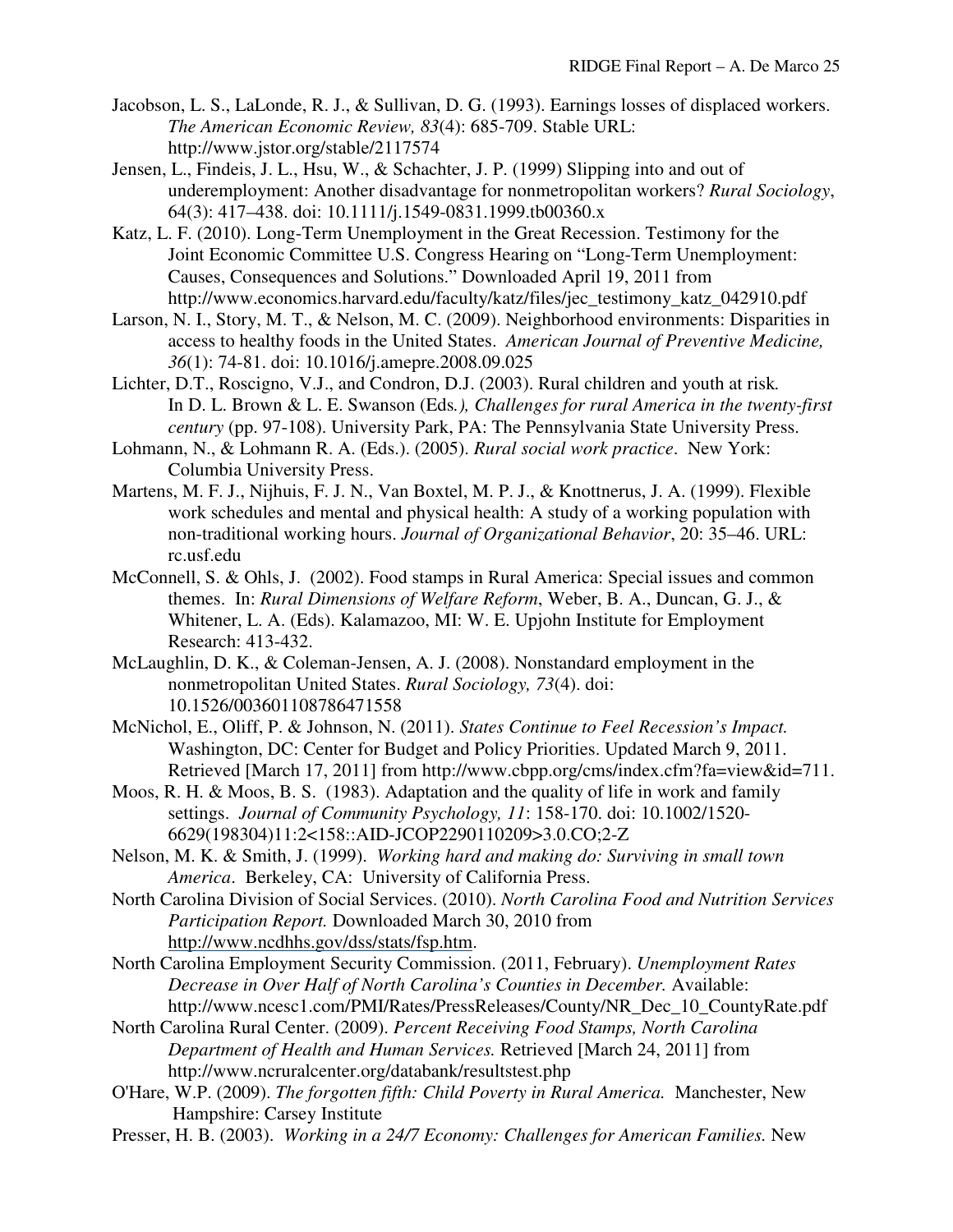York: Russell Sage Foundation, pp. 267.

- Presser, H. B. & Cox, A. G. (1997). The work schedules of low-educated American women and welfare reform. *Monthly Labor Review, 120*: 25-34. URL: http://heinonline.org/HOL/Page?handle=hein.journals/month120&div=34&g\_sent=1&co llection=journals
- Rank, M.R., & T.A. Hirschl. (1988). A rural-urban comparison of welfare exits: The importance of population density. *Rural Sociology, 53*, 190-206. Retrieved from http://eric.ed.gov/ERICWebPortal/detail?accno=EJ382722
- Rivers, K. (2005). Rural Southern Children Falling Behind in Well-Being*. Population Reference Bureau*, Washington, D.C., 1-3.
- Rost, K., Smith, R., & Taylor, L. (1993). Rural-urban differences in stigma and the use of care for depressive disorders. *The Journal of Rural Health, 9*(1), 57-62. doi: 10.1111/j.1748- 0361.1993.tb00495.x
- Roxburgh, S. (1996). Gender differences in work and well-being: Effects of exposure and vulnerability. *Journal of Health and Social Behavior, 37*: 265-277. Stable URL: http://www.jstor.org/stable/2137296
- SAS. (n.d.) *Principal Components Analysis.* Downloaded April 13, 2011 from http://support.sas.com/publishing/pubcat/chaps/55129.pdf
- Schmitt, J. & Baker, D. (2008). What we're in for: Projected economic impact of the next recession. *Challenge, 51*(3): 27-42. doi: 10.2753/0577-5132510302
- Schwartz-Nobel, L. (2002). *Growing up empty*. New York City: Harper Collins.
- Seyfried, B. (2010). Employment during the Great Recession: Was this time different? *Research in Business and Economics Journal.* Downloaded April 19, 2011 from http://www.aabri.com/manuscripts/10679.pdf.
- Sharkey, J. R. (2009). Measuring potential access to food stores and food-service places in rural areas in the US. *American Journal of Preventive Medicine, 36*(4S): S151-155. doi: 10.1016/j.amepre.2009.01.004
- Snyder, A. R., & McLaughlin, D. K. (2004). Female-headed families and poverty in rural America. *Rural Sociology, 69*: 127-149. doi: 10.1526/003601104322919937
- Stephens, M. (2004). Job loss expectations, realizations, and household consumption behavior. *The Review of Economics and Statistics, 86*:253–269. doi:10.1162/003465304323023796.
- Stevens, J. (1986). *Applied multivariate statistics for the social sciences.* Hillsdale, NJ: Lawrence Erlbaum Associates.
- Summers, G. (1995). Persistent rural poverty. In E. Castle (Ed.), *The changing American countryside: Rural people and places* (213-228). Lawrence, KS: University Press of Kansas.
- Tarasuk, V. (2001). Household food insecurity with hunger is associated with women's food intakes, health and household circumstances. *The Journal of Nutrition, 131*: 2670-2676. URL: http://jn.nutrition.org/content/131/10/2670.short
- Taylor, L. C. (2001). Work attitudes, employment barriers, and mental health symptoms in a sample of rural welfare recipients. *American Journal of Community Psychology, 29*(3): 443-463. doi: 10.1023/A:1010323914202
- US Department of Health and Human Services. (2012). *2011/2012 HHS Poverty Guidelines.* Available: http://liheap.ncat.org/profiles/povertytables/FY2011/popne.htm
- Vernon-Feagans, L., Gallagher, K., & Kainz, K. (2010). The transition to school in rural America: A focus on literacy. In J. Eccles & J. Meece (Eds.) *Schooling and development.*  Mahwah, NJ: Erlbaum.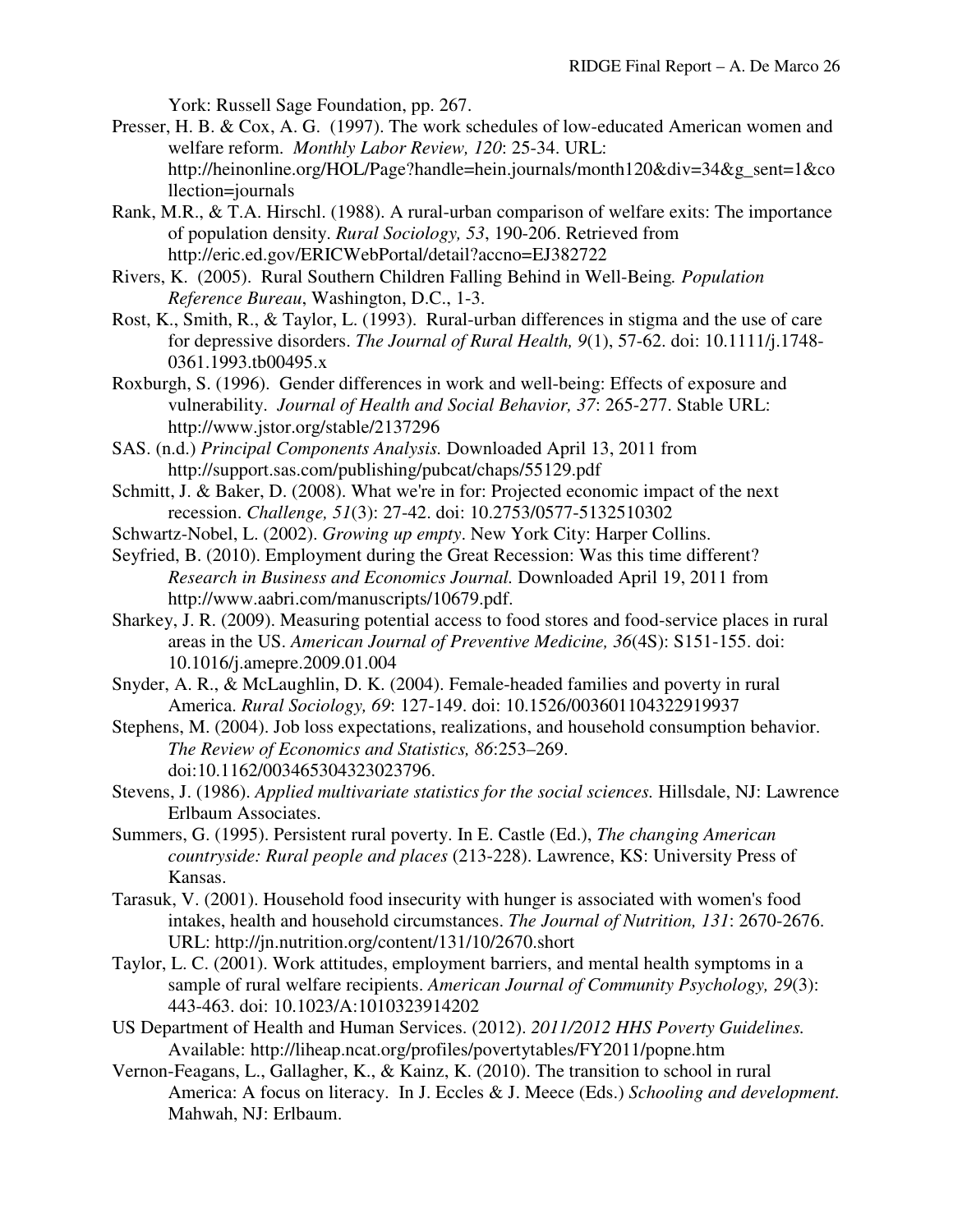- Vozoris, N. T., & Tarasuk, V.S. (2003). Household food insufficiency is associated with poorer health. *Journal of Nutrition, 133*: 120-126. URL: http://jn.nutrition.org/content/133/1/120.short
- Wauchope, B. & Shattuck, A. (2010). Federal child nutrition programs are important to rural households. Carsey Institute: Issue Brief No. 11. URL: http://www.carseyinstitute.unh.edu/publications/IB\_Wauchop\_Nutrition.pdf
- Whitener, L. A., Duncan, G. J., & Weber, B. A. (2002). *Reforming welfare: What does it mean for rural areas?* (Food Assistance and Nutrition Research Report Number 26-4). Washington, DC: USDA. URL: http://naldc.nal.usda.gov/download/36549/PDF
- Yeung, W. J., Linver, M. R., & Brooks-Gunn, J. (2002). Money matters for young children's development: Parental investment and family processes. *Child Development, 73*: 1861 – 1879. doi: 10.1111/1467-8624.t01-1-00511
- Yoshikawa, H., Lowe, E. D., Bos, J. M., Weisner, T. S., Nikulina, V., & Hsueh, J. (2007). Do pathways through low-wage work matter for children's development? In H. Yoshikawa, T. S. Weisner, & E. D. Lowe (Eds.), *Making it Work: Low-wage Employment, Family Life, and Child Development* (pp. 54-74). New York: Russell Sage Foundation.
- Zimmerman, J. N., Ham, S. S., & Frank, S. M. (2008). Does it or doesn't it? Geographic differences and the costs of living. *Rural Sociology, 73*(3): 463-486. doi: 10.1526/003601108785766561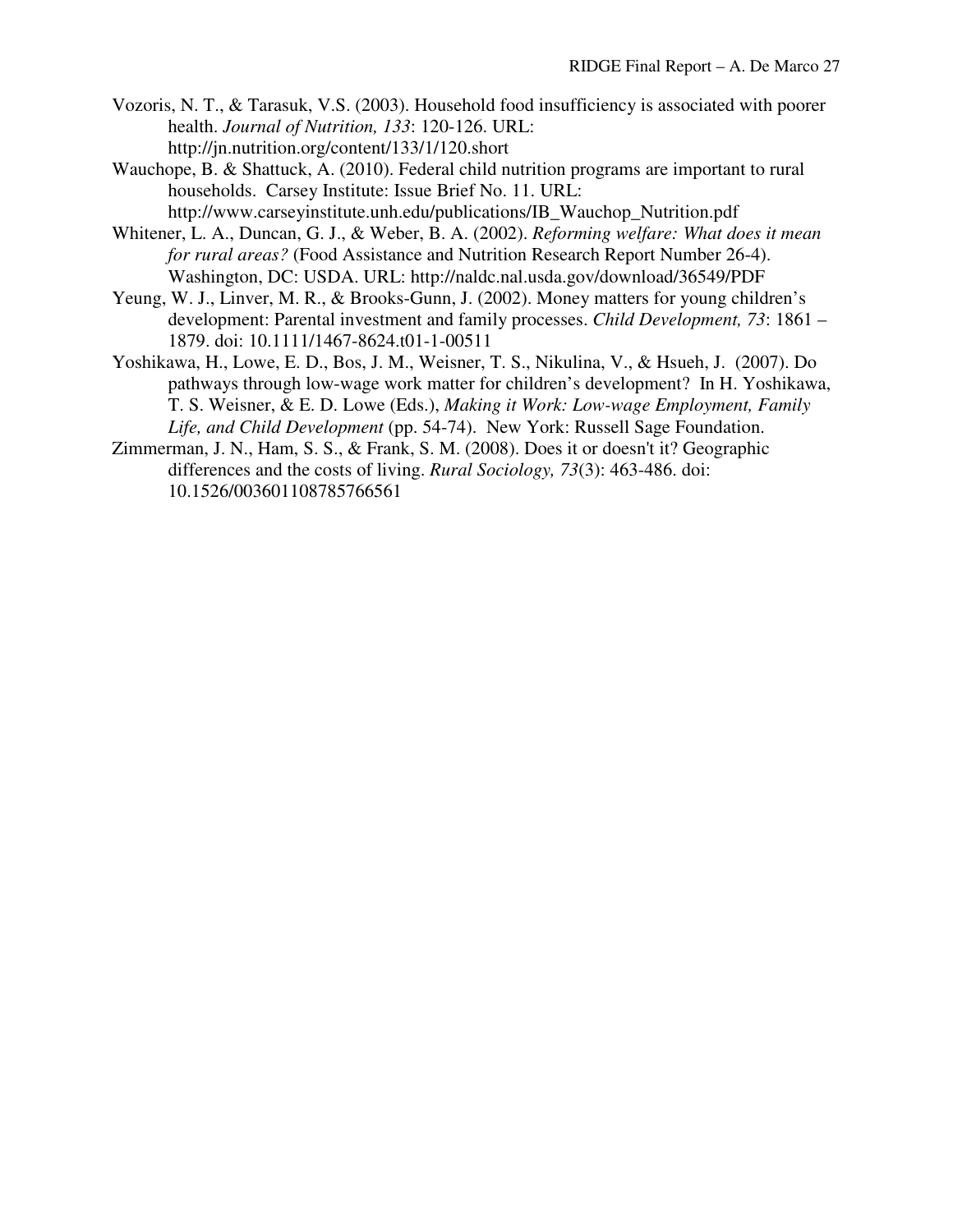## *Sample Description*

| Characteristic                      | Mean (SD) or $%$   | Range        |
|-------------------------------------|--------------------|--------------|
| Maternal Age (years; 36 month wave) | 28.9 years (6.9)   | 17.3-69.2    |
| Child Age (months; 36 month wave)   | 37.3 months (1.96) | 34.5-47.3    |
| Maternal Education <sup>a</sup>     |                    |              |
| 36 month wave                       | 14.6(2.6)          | $7.0 - 20.0$ |
| 58 month wave                       | 14.9(2.6)          | $7.0 - 20.0$ |
| Number of People in the Household   |                    |              |
| 36 month wave                       | 4.5(1.6)           | $2.0 - 12.0$ |
| 58 month wave                       | 4.6(1.5)           | $2.0 - 11.0$ |
| Number of Children in the Household |                    |              |
| 36 month wave                       | 2.5(1.3)           | $1.0 - 9.0$  |
| 58 month wave                       | 2.6(1.2)           | $1.0 - 8.0$  |
| Income-to-Needs Ratio               |                    |              |
| 36 month wave                       | 1.61(1.36)         | $0-11.41$    |
| 58 month wave                       | 1.65(1.37)         | $0 - 9.27$   |
| Race (% African-American)           |                    |              |
| 36 month wave                       | 68.3%              |              |
| 58 month wave                       | 68.8%              |              |
| Marital Status (% Married)          |                    |              |
| 36 month wave                       | 41.1%              |              |
| 58 month wave                       | 40.3%              |              |
| Child Gender (% Female)             |                    |              |
| 36 month wave                       | 53.4%              |              |
| 58 month wave                       | 52.5%              |              |

 $a<sup>a</sup>$ Maternal education = 14 is equivalent to high school diploma/GED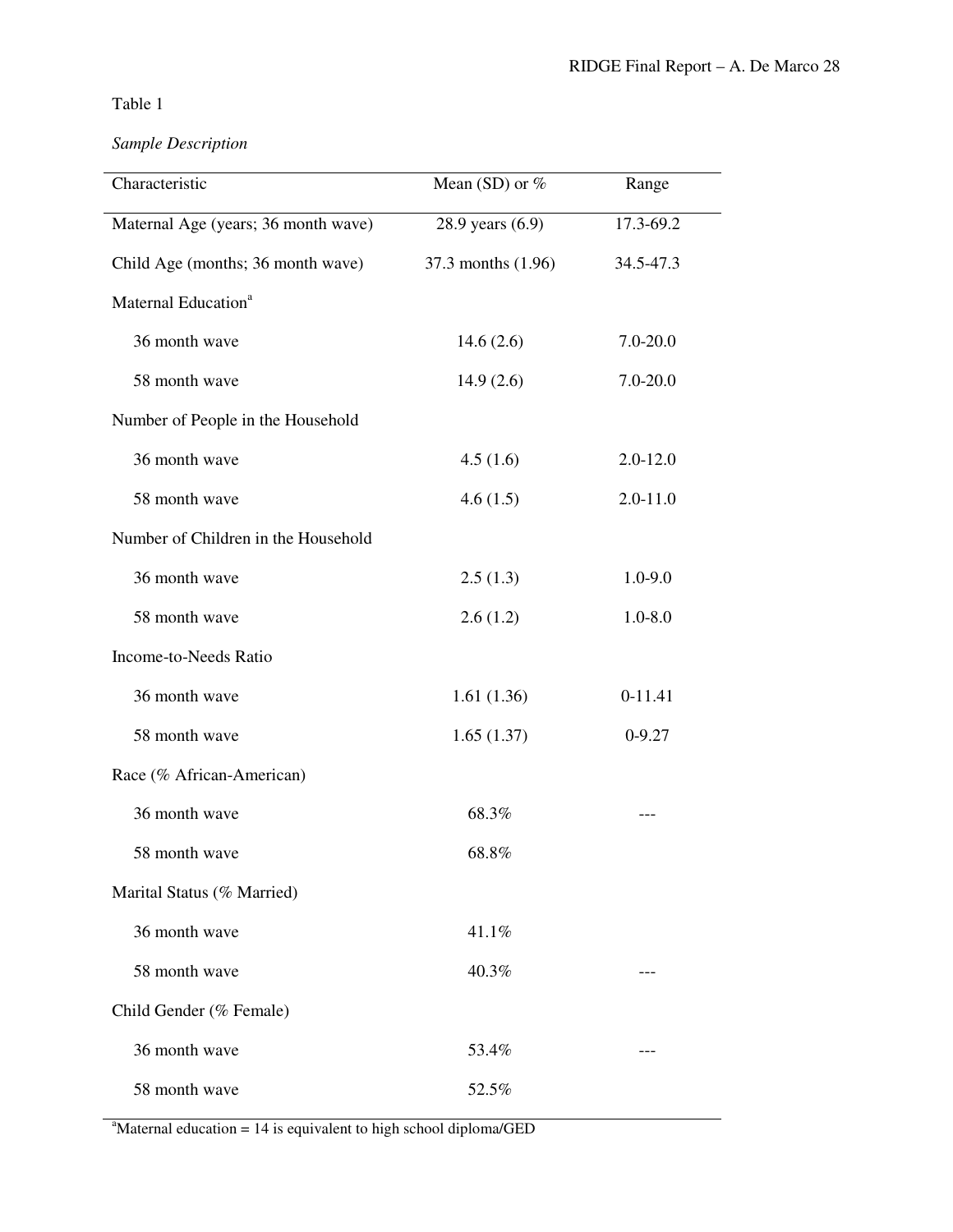# *Employment Characteristics*

|                            | Pre-Recession    | Recession            |
|----------------------------|------------------|----------------------|
|                            | $(36$ months)    | $(58$ months)        |
| PC employed                | 63% ( $n=423$ )  | 63% (n=413)          |
| PC number of jobs          | $91.4\%$ 1 job   | 90.7% 1 job          |
| PC total hours worked/week | 35.1(11.5)       | 35.8(11.5)           |
| PC total pay/month         | \$1,944(1579.46) | \$2131.14 (1382.76)  |
| PC shift (traditional)     | $66\%$ (n=292)   | 69.7% $(n=304)$      |
| PC job status (permanent)  | $92\%$ (n=442)   | 93% $(n=443)$        |
| SC employed                | 79% (n=240)      | 77% (n=224)          |
| SC number of jobs          | $92.1\%$ 1 job   | 93.6% 1 job          |
| SC total hours worked/week | 42.9(12.9)       | 42.6(12.3)           |
| SC total pay/month         | \$2,877 (1989)   | \$3,055.93 (2195.49) |
| SC shift (traditional)     | $64.6\%$ (n=162) | $65.7\%$ (n=151)     |
| SC job status (permanent)  | $94.5\%$ (n=254) | $93.7\%$ (n=238)     |

*Note:* PC = Primary Caregiver, SC = Secondary Caregiver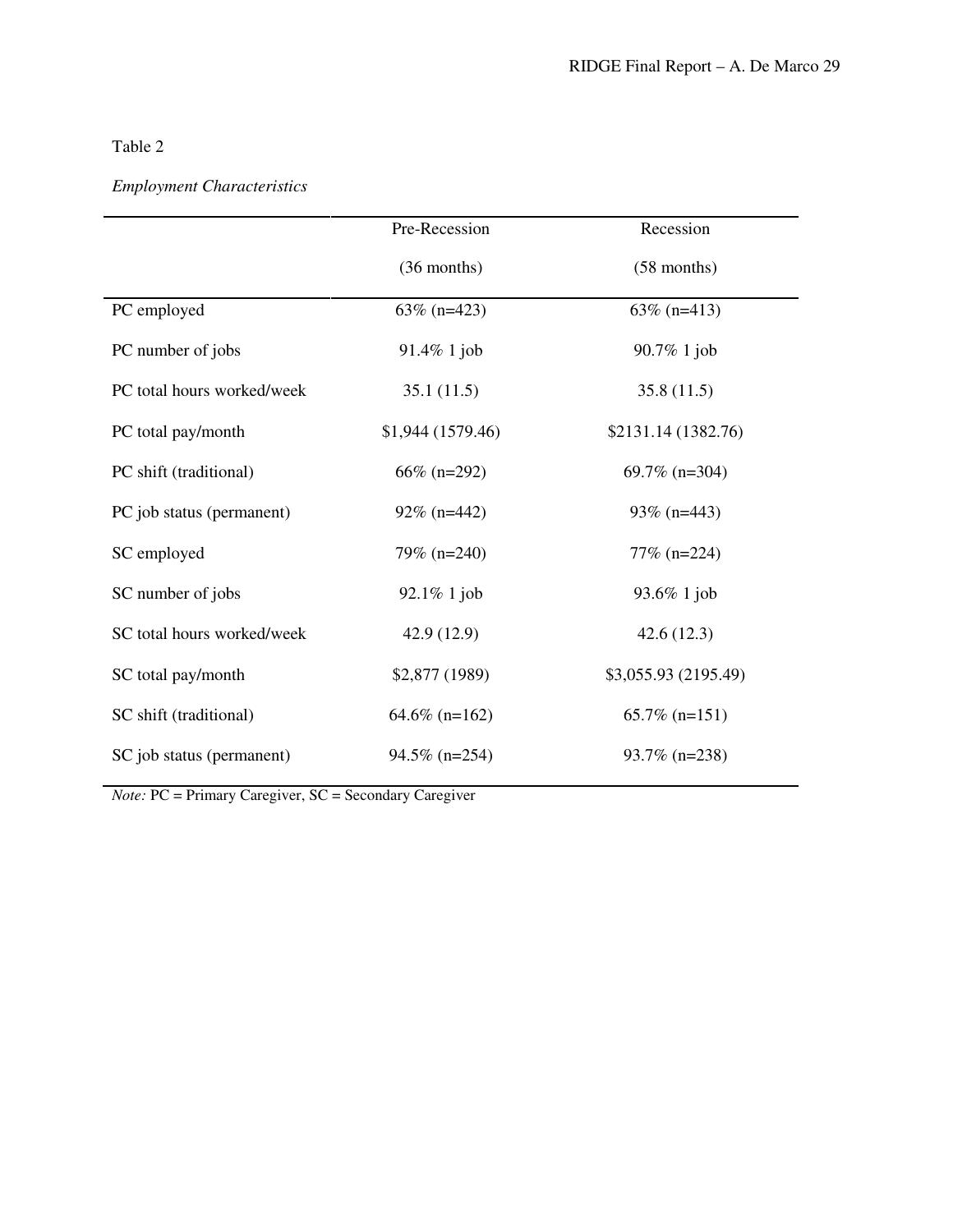| Pre-Recession       | Recession             |
|---------------------|-----------------------|
| $(36$ months)       | $(58$ months)         |
| 39% Yes             | 36% Yes               |
| 70.4% 1 change      | 66.4% 1 change        |
| 65.6 % 1+ jobs      | $61.8\%$ 1+ jobs      |
| $58.9\%$ 1+ jobs    | $60.2\%$ 1+ jobs      |
| $51\%$ 1+ jobs      | $63.1\%$ 1+ jobs      |
|                     |                       |
| 31% No change       | 30.9% No change       |
| 32% Decreased hours | 35.5% Decreased hours |
| 34% Increased hours | 31.8% Increased hours |
| 1% Both             | $1.8\%$ Both          |
|                     |                       |

## *Job Changes across Waves*

a Promotion, demotion, change in responsibilities, change in hours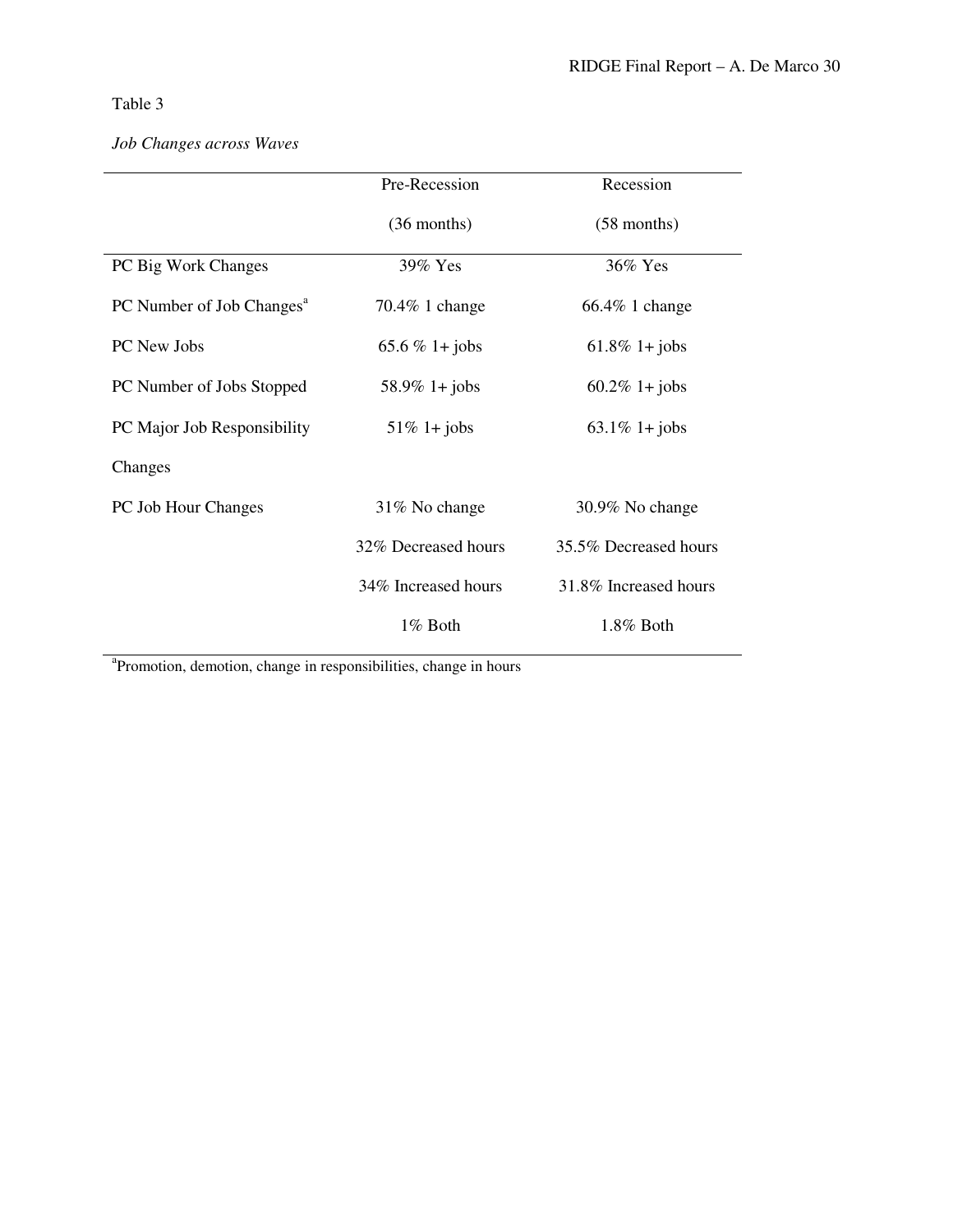| Work Changes during Recession |  |  |
|-------------------------------|--|--|
|-------------------------------|--|--|

|                               | Change from $36 - 58$ month wave    |
|-------------------------------|-------------------------------------|
| Change in shift               | 23.5% traditional to nontraditional |
|                               | 14.4% nontraditional to traditional |
|                               | 61.2% no change                     |
| Reduced number of jobs        | 16.5%                               |
| Reduced hours                 | 15.3%                               |
| Reduced pay                   | 13.3%                               |
| Change in status              | 10.8% permanent to temporary        |
|                               | 15.5% temporary to permanent        |
|                               | 73.7% No change                     |
| Change in employment status   | 11.7% became unemployed             |
|                               | 18.2% became employed               |
|                               | 47.5% consistently employed         |
|                               | 22.6% consistently unemployed       |
| Number of employment distress | 52.2% 0                             |
| indicators <sup>a</sup>       | 22.5% One                           |
|                               | 21.1% Two                           |
|                               | 3.9% Three                          |
|                               | 0.3% Four                           |
| Any employment distress       | 47.8%                               |

<sup>a</sup>Lost job, pay reductions, reductions in hours, moving to temp status, moving to nonstandard hours.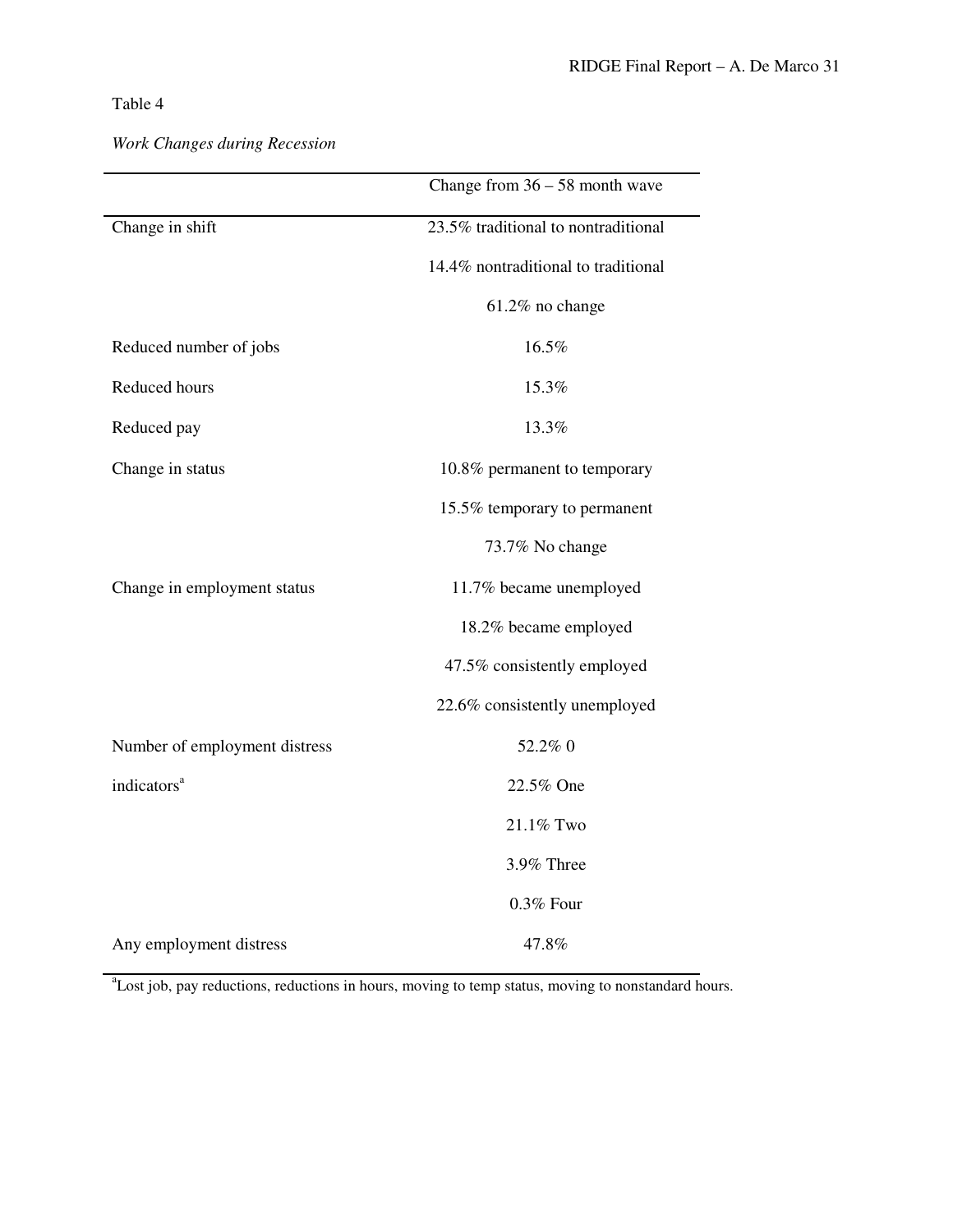|                                | Pre-Recession        | Recession            |
|--------------------------------|----------------------|----------------------|
|                                | (36 months)          | (58 months)          |
| Receiving TANF                 | $4\%$                | $4\%$                |
| Receiving SNAP                 | 50%                  | 52%                  |
| Support from relatives         | $11\%$               | 7%                   |
| Support from friends           | 3%                   | $2\%$                |
| <b>Unemployment Insurance</b>  | $8\%$                | $11\%$               |
| Have a car                     | 82.8%                | 86.4%                |
| Foreclosure (% experiencing)   | $5\%$                | 2.3%                 |
| Experienced work change        | 37%                  | 36.3%                |
|                                | 9% bad change        | 12.5% bad change     |
|                                | 28% good change      | 24% good change      |
| Experienced significant income | 19.7%                | 23.9%                |
| decrease                       | 16.5% bad experience | 22.5% bad experience |
|                                | 3% good experience   | 1% good experience   |
| Experienced losing a job       | $8\%$                | 12%                  |
|                                | 7% bad experience    | 10% bad experience   |
|                                | 1% good experience   | 2% good experience   |
| Food insecurity score*         | .08(.38)             | .13(.54)             |
| Economic strain                | 13.53 (4.26)         | 13.31 (4.08)         |

*Hardships Experienced Prior to and During the Recession* 

 $\uparrow$  *p*<.10, \* *p*<.05, \*\* *p*<.01, \*\*\* *p*<.001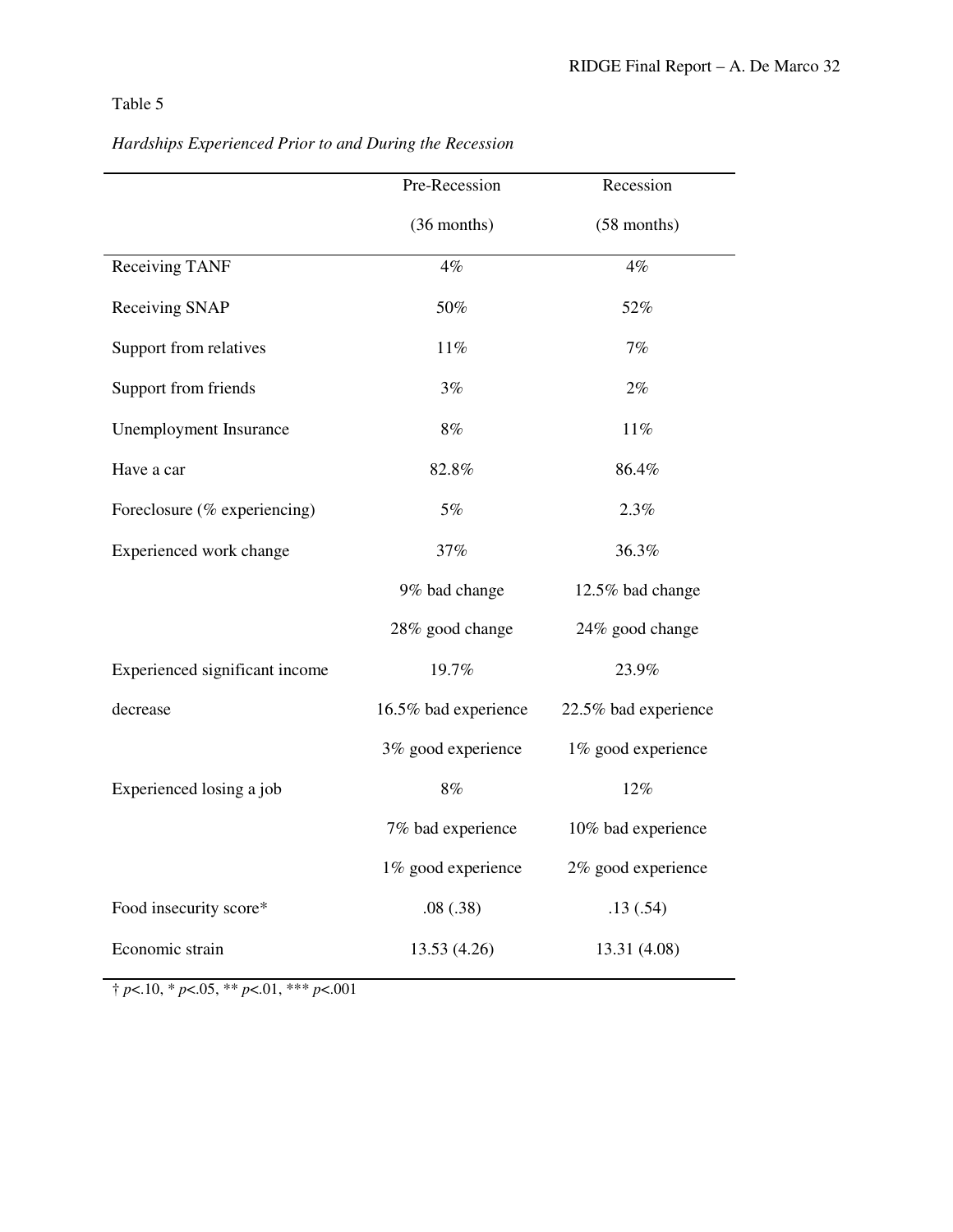|                             | Block 1:     |      | Block 2:        |           | Block 3:      |           |
|-----------------------------|--------------|------|-----------------|-----------|---------------|-----------|
|                             | Demographics |      | Work            |           | Community     |           |
|                             |              |      | Characteristics |           | Factors       |           |
| Predictor                   | OR           | SE   | <b>OR</b>       | $\cal SE$ | <b>OR</b>     | $\cal SE$ |
| Race (Black)                | 1.17         | 0.33 | 1.11            | 0.32      | 1.28          | 0.41      |
| <b>Maternal Education</b>   | $0.83**$     | 0.06 | $0.84*$         | 0.06      | $0.84*$       | 0.06      |
| Marital Status (Married)    | 1.38         | 0.38 | 1.39            | 0.39      | 1.42          | 0.40      |
| Maternal Age                | 0.98         | 0.02 | 0.98            | 0.02      | 0.98          | 0.02      |
| Number of children under 18 | 1.08         | 0.11 | 1.08            | 0.12      | 1.09          | 0.12      |
| Income-to-needs ratio       | 0.97         | 0.11 | 0.97            | 0.11      | 0.97          | 0.11      |
| Job Traditional Shift       |              |      | 0.98            | 0.08      | 0.98          | 0.08      |
| Job is Temporary            |              |      | 0.85            | 0.39      | 0.81          | 0.38      |
| Job is Seasonal             |              |      | 0.93            | 0.42      | 0.92          | 0.42      |
| Coworker Support            |              |      | 0.70            | 0.29      | 0.68          | 0.29      |
| <b>Supervisor Support</b>   |              |      | 1.10            | 0.41      | 1.15          | 0.44      |
| Flexible Workplace          |              |      | 0.99            | 0.05      | 0.99          | 0.05      |
| Self-Direction              |              |      | 1.01            | 0.02      | 1.01          | 0.02      |
| Rurality                    |              |      |                 |           | $1.05\dagger$ | 0.04      |
| Collective Efficacy         |              |      |                 |           | 0.98          | 0.04      |
| Neighborhood Safety         |              |      |                 |           | 0.97          | 0.31      |

## *Hierarchical Logistic Regression Predicting Employment Distress (n=334)*

*OR*: Odds ratio; *SE*: Standard error

† *p*<.10, \* *p*<.05, \*\* *p*<.01, \*\*\* *p*<.001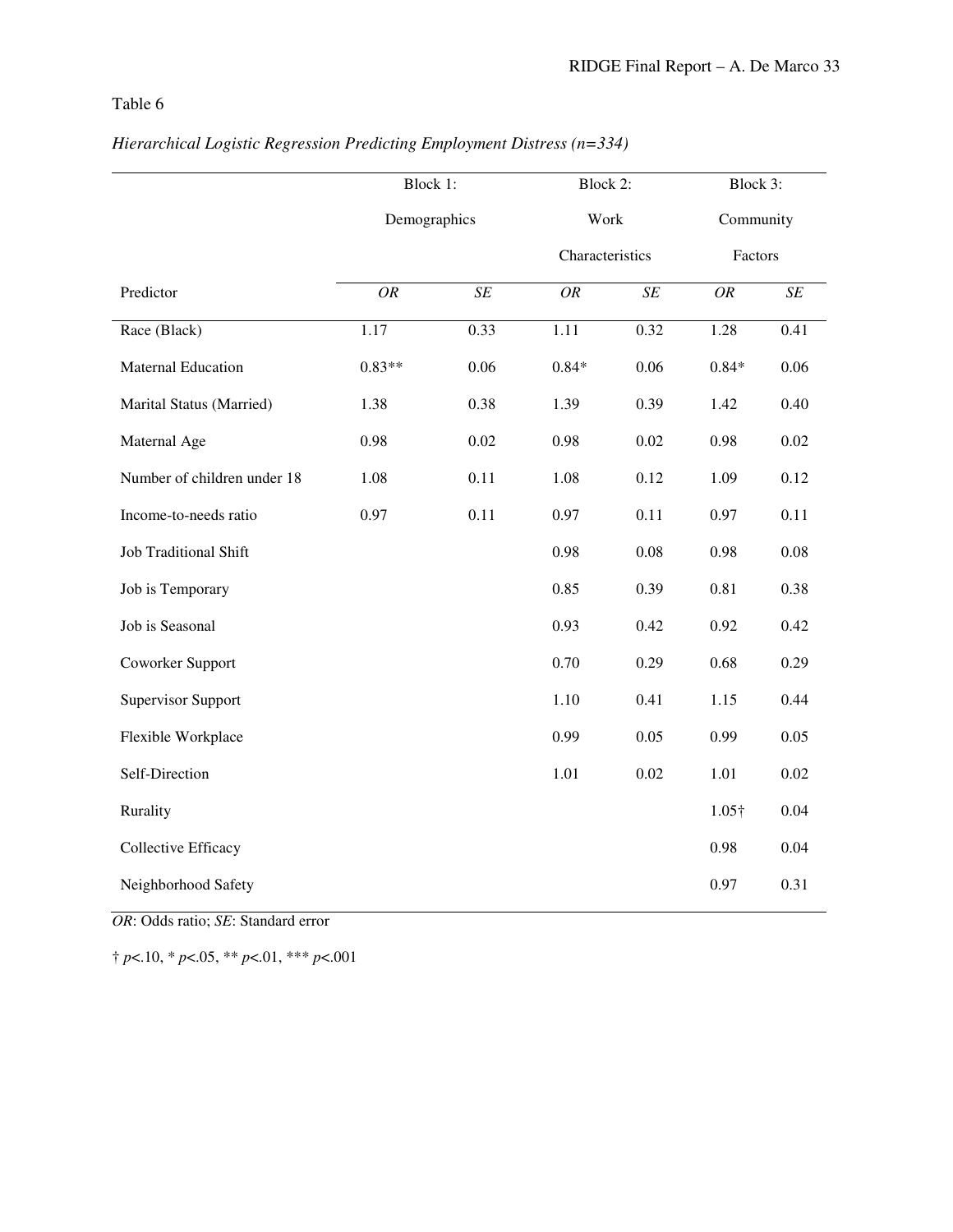|                                 | Block 1:         |       | Block 2:         |               | Block 3:                 |           |
|---------------------------------|------------------|-------|------------------|---------------|--------------------------|-----------|
|                                 | Demographics     |       | Supports         |               | <b>Interaction Terms</b> |           |
| Predictor                       | $\boldsymbol{b}$ | SE    | $\boldsymbol{b}$ | $\cal SE$     | $\boldsymbol{b}$         | $\cal SE$ |
| Race (Black)                    | 0.01             | 0.06  | 0.003            | 0.06          | $-0.02$                  | 0.06      |
| <b>Maternal Education</b>       | $0.02\dagger$    | 0.01  | $0.03*$          | 0.01          | $0.02\dagger$            | 0.01      |
| Marital Status (married)        | $-0.07$          | 0.06  | $-0.09$          | 0.06          | $-0.07$                  | 0.06      |
| Maternal Age                    | 0.001            | 0.004 | 0.001            | 0.005         | 0.002                    | 0.005     |
| Number of children under 18     | $0.04\dagger$    | 0.02  | 0.03             | 0.02          | 0.03                     | 0.02      |
| Income-to-needs ratio           | $-0.04\dagger$   | 0.02  | $-0.03$          | 0.02          | $-0.04\dagger$           | 0.02      |
| Work distress                   |                  |       | 0.01             | 0.03          | $-0.02$                  | 0.09      |
| Unemployment                    |                  |       | 0.08             | 0.08          | $-0.02$                  | 0.09      |
| <b>Family Support</b>           |                  |       | $-0.13**$        | 0.04          | $-0.13**$                | 0.04      |
| <b>Intimate Partner Support</b> |                  |       | 0.04             | 0.05          | 0.06                     | 0.05      |
| <b>Global Support</b>           |                  |       | $-0.08*$         | 0.03          | $-0.09*$                 | 0.03      |
| Distress*Unemployment           |                  |       |                  |               | $0.21**$                 | 0.08      |
| Distress*Family Support         |                  |       |                  |               | $-0.09*$                 | 0.05      |
| Distress*Partner Support        |                  |       |                  |               | $0.14*$                  | 0.06      |
| Distress*Global Support         |                  |       |                  |               | $-0.08*$                 | 0.04      |
| $R^2$                           | 0.03             |       |                  | $0.09\dagger$ |                          | $0.13*$   |

*Hierarchical Regression Predicting Food Insecurity & Social Support Buffers (n=347)* 

*b*: regression coefficient; *SE*: standard error

† *p*<.10, \* *p*<.05, \*\* *p*<.01, \*\*\* *p*<.001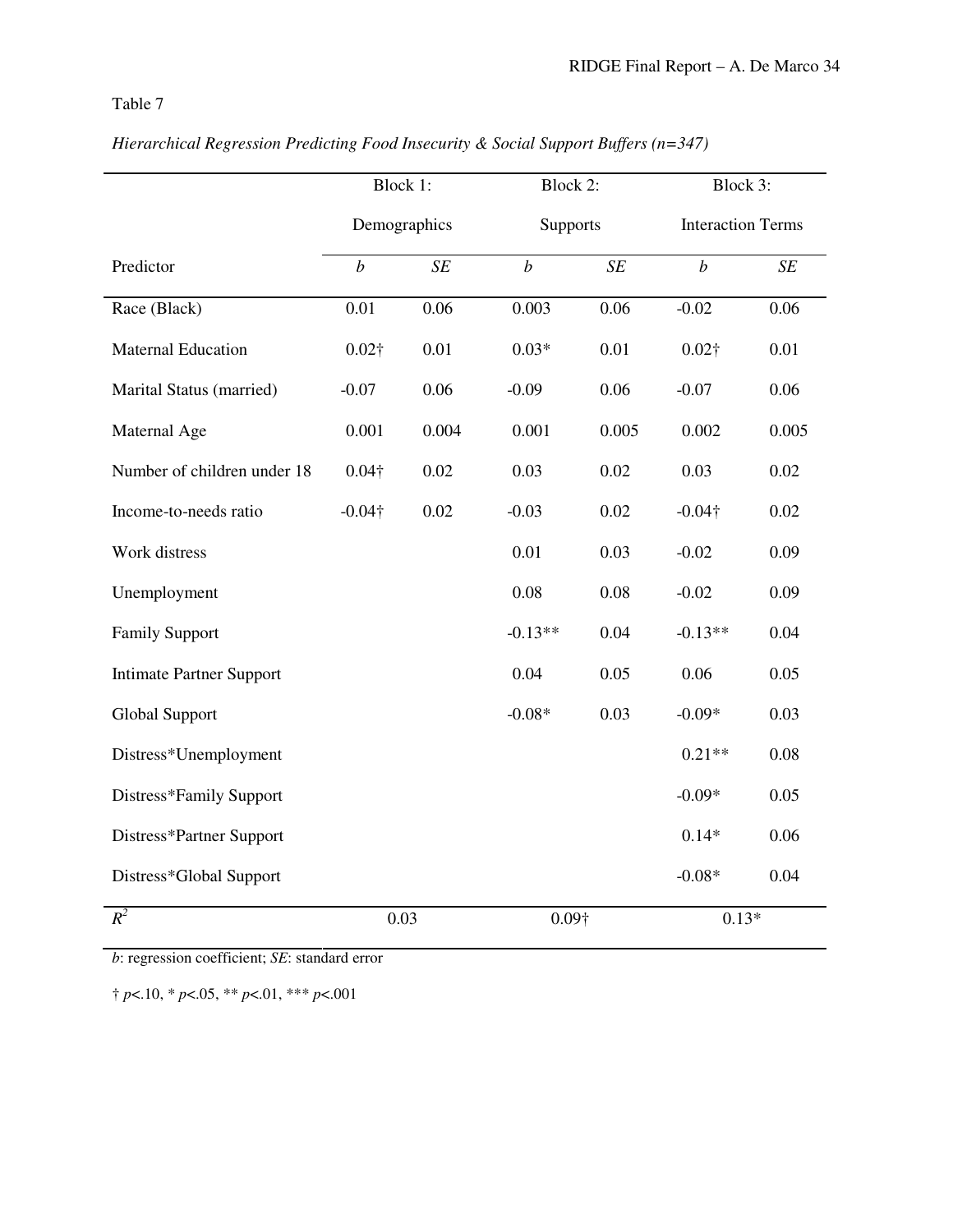|                             | Block 1:                            |       | Block 2:         |           | <b>Block 3: Interaction</b> |           |
|-----------------------------|-------------------------------------|-------|------------------|-----------|-----------------------------|-----------|
|                             | Demographics<br><b>Main Effects</b> |       | Terms            |           |                             |           |
| Predictor                   | $\boldsymbol{b}$                    | SE    | $\boldsymbol{b}$ | $\cal SE$ | $\boldsymbol{b}$            | $\cal SE$ |
| Race (Black)                | $-0.01$                             | 0.06  | $-0.04$          | 0.06      | $-0.04$                     | 0.06      |
| Maternal education          | $0.10*$                             | 0.01  | $0.13*$          | 0.01      | $0.13*$                     | 0.01      |
| Marital status (married)    | $-0.03$                             | 0.05  | $-0.02$          | 0.05      | $-0.02$                     | 0.05      |
| Maternal age                | 0.06                                | 0.004 | $0.08\dagger$    | 0.003     | $0.08\dagger$               | 0.004     |
| Number of children under 18 | $0.15\dagger$                       | 0.04  | 0.12             | 0.04      | 0.12                        | 0.004     |
| Number in household         | $-0.07$                             | 0.03  | $-0.04$          | 0.03      | $-0.04$                     | 0.03      |
| Income-to-needs ratio       | $-0.10\dagger$                      | 0.02  | $-0.06$          | 0.02      | $-0.07$                     | 0.02      |
| Work distress               |                                     |       | 0.05             | 0.05      | $-0.04$                     | 0.07      |
| Food stamps/SNAP            |                                     |       | $0.17**$         | 0.05      | 0.09                        | 0.07      |
| Distress*SNAP               |                                     |       |                  |           | $0.15*$                     | 0.09      |
| $R^2$                       | $0.03*$                             |       | $0.05**$         |           | $0.06**$                    |           |

*Hierarchical Regression Predicting Food Insecurity and SNAP Buffering (n=524)* 

*b*: regression coefficient; *SE*: standard error

† *p*<.10, \* *p*<.05, \*\* *p*<.01, \*\*\* *p*<.001